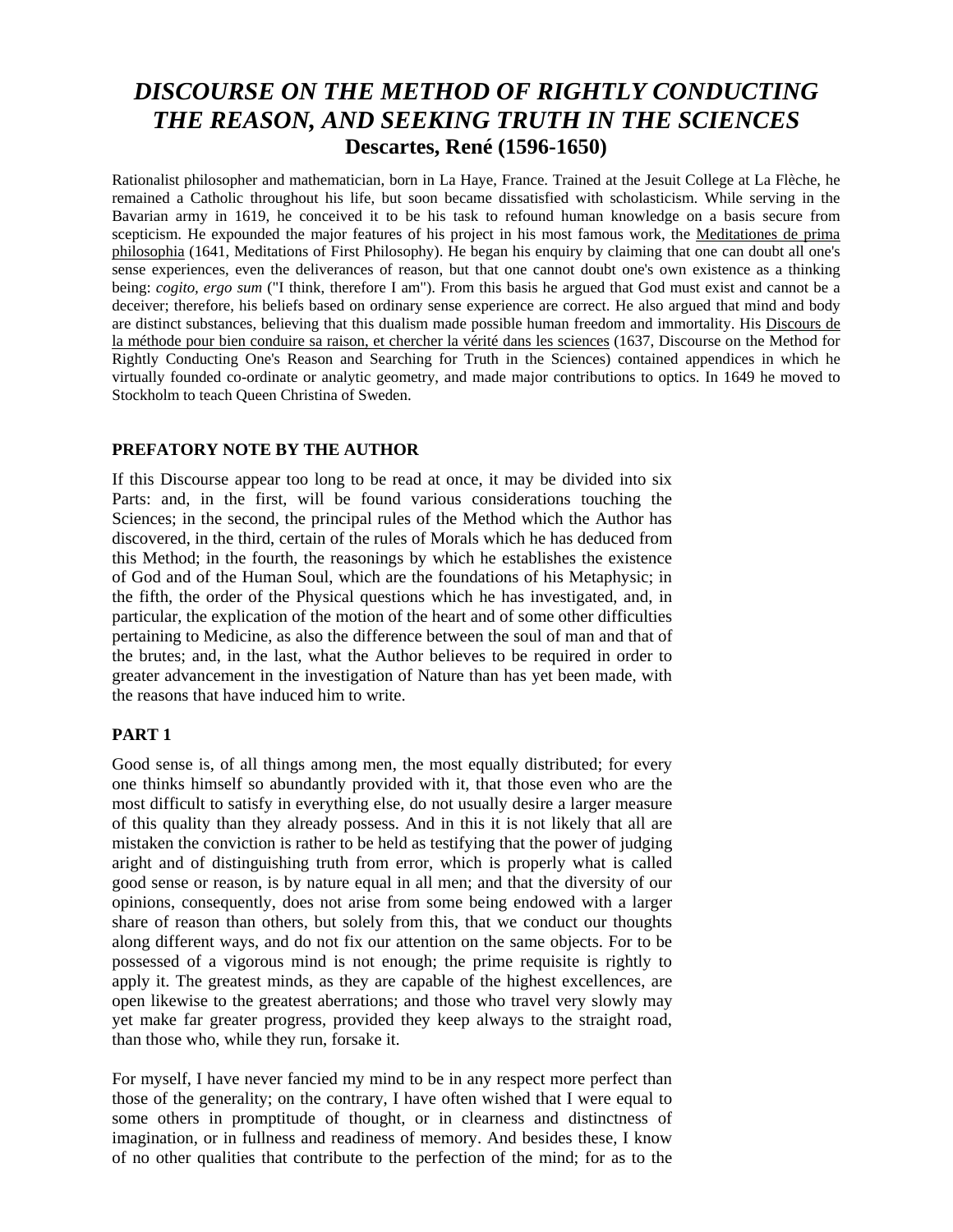reason or sense, inasmuch as it is that alone which constitutes us men, and distinguishes us from the brutes, I am disposed to believe that it is to be found complete in each individual; and on this point to adopt the common opinion of philosophers, who say that the difference of greater and less holds only among the accidents, and not among the forms or natures of individuals of the same species.

I will not hesitate, however, to avow my belief that it has been my singular good fortune to have very early in life fallen in with certain tracks which have conducted me to considerations and maxims, of which I have formed a method that gives me the means, as I think, of gradually augmenting my knowledge, and of raising it by little and little to the highest point which the mediocrity of my talents and the brief duration of my life will permit me to reach. For I have already reaped from it such fruits that, although I have been accustomed to think lowly enough of myself, and although when I look with the eye of a philosopher at the varied courses and pursuits of mankind at large, I find scarcely one which does not appear in vain and useless, I nevertheless derive the highest satisfaction from the progress I conceive myself to have already made in the search after truth, and cannot help entertaining such expectations of the future as to believe that if, among the occupations of men as men, there is any one really excellent and important, it is that which I have chosen.

After all, it is possible I may be mistaken; and it is but a little copper and glass, perhaps, that I take for gold and diamonds. I know how very liable we are to delusion in what relates to ourselves, and also how much the judgments of our friends are to be suspected when given in our favor. But I shall endeavor in this discourse to describe the paths I have followed, and to delineate my life as in a picture, in order that each one may also be able to judge of them for himself, and that in the general opinion entertained of them, as gathered from current report, I myself may have a new help towards instruction to be added to those I have been in the habit of employing.

My present design, then, is not to teach the method which each ought to follow for the right conduct of his reason, but solely to describe the way in which I have endeavored to conduct my own. They who set themselves to give precepts must of course regard themselves as possessed of greater skill than those to whom they prescribe; and if they err in the slightest particular, they subject themselves to censure. But as this tract is put forth merely as a history, or, if you will, as a tale, in which, amid some examples worthy of imitation, there will be found, perhaps, as many more which it were advisable not to follow, I hope it will prove useful to some without being hurtful to any, and that my openness will find some favor with all.

From my childhood, I have been familiar with letters; and as I was given to believe that by their help a clear and certain knowledge of all that is useful in life might be acquired, I was ardently desirous of instruction. But as soon as I had finished the entire course of study, at the close of which it is customary to be admitted into the order of the learned, I completely changed my opinion. For I found myself involved in so many doubts and errors, that I was convinced I had advanced no farther in all my attempts at learning, than the discovery at every turn of my own ignorance. And yet I was studying in one of the most celebrated schools in Europe, in which I thought there must be learned men, if such were anywhere to be found. I had been taught all that others learned there; and not contented with the sciences actually taught us, I had, in addition, read all the books that had fallen into my hands, treating of such branches as are esteemed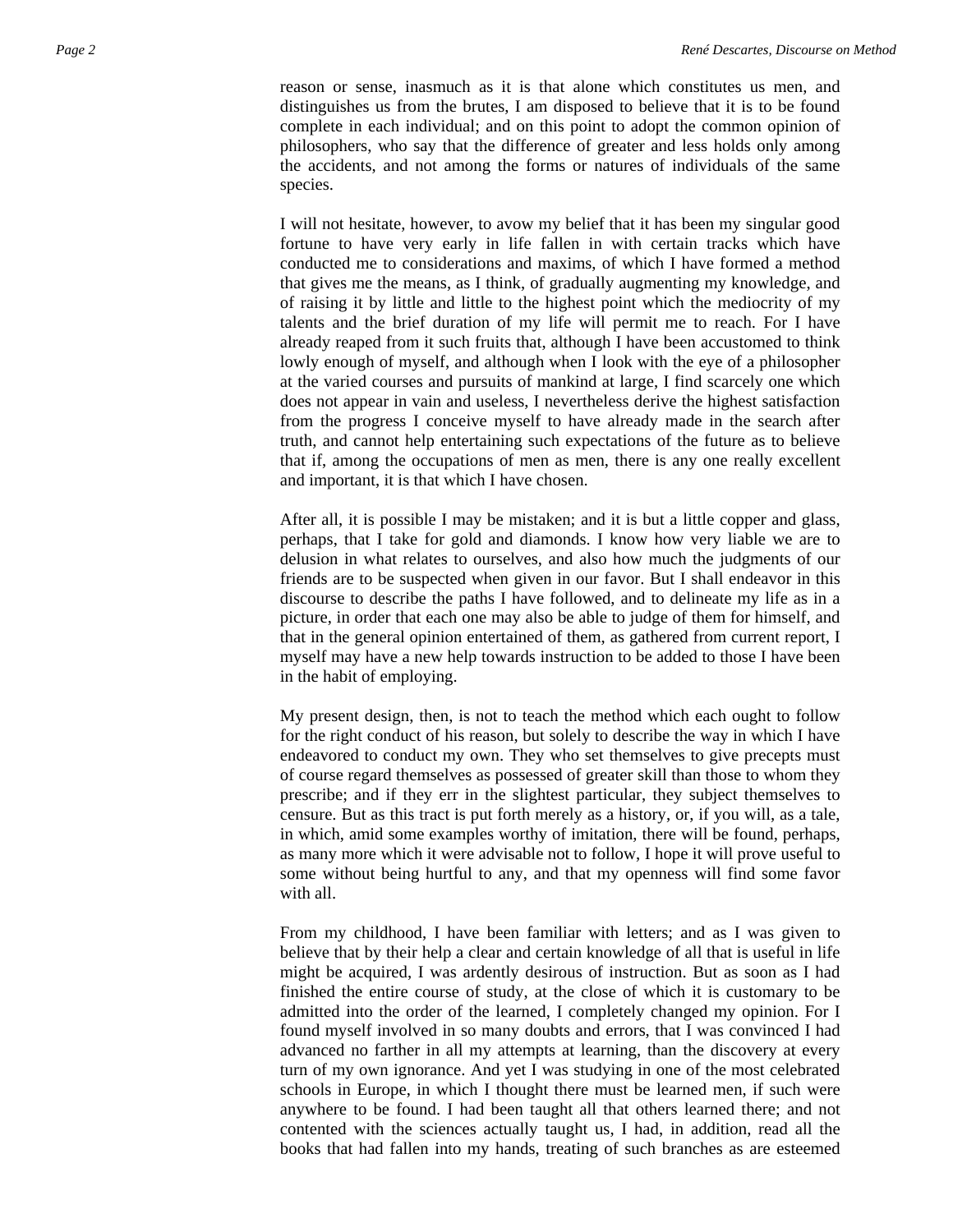the most curious and rare. I knew the judgment which others had formed of me; and I did not find that I was considered inferior to my fellows, although there were among them some who were already marked out to fill the places of our instructors. And, in fine, our age appeared to me as flourishing, and as fertile in powerful minds as any preceding one. I was thus led to take the liberty of judging of all other men by myself, and of concluding that there was no science in existence that was of such a nature as I had previously been given to believe.

I still continued, however, to hold in esteem the studies of the schools. I was aware that the languages taught in them are necessary to the understanding of the writings of the ancients; that the grace of fable stirs the mind; that the memorable deeds of history elevate it; and, if read with discretion, aid in forming the judgment; that the perusal of all excellent books is, as it were, to interview with the noblest men of past ages, who have written them, and even a studied interview, in which are discovered to us only their choicest thoughts; that eloquence has incomparable force and beauty; that poesy has its ravishing graces and delights; that in the mathematics there are many refined discoveries eminently suited to gratify the inquisitive, as well as further all the arts and lessen the labour of man; that numerous highly useful precepts and exhortations to virtue are contained in treatises on morals; that theology points out the path to heaven; that philosophy affords the means of discoursing with an appearance of truth on all matters, and commands the admiration of the more simple; that jurisprudence, medicine, and the other sciences, secure for their cultivators honors and riches; and, in fine, that it is useful to bestow some attention upon all, even upon those abounding the most in superstition and error, that we may be in a position to determine their real value, and guard against being deceived.

But I believed that I had already given sufficient time to languages, and likewise to the reading of the writings of the ancients, to their histories and fables. For to hold converse with those of other ages and to travel, are almost the same thing. It is useful to know something of the manners of different nations, that we may be enabled to form a more correct judgment regarding our own, and be prevented from thinking that everything contrary to our customs is ridiculous and irrational, a conclusion usually come to by those whose experience has been limited to their own country. On the other hand, when too much time is occupied in traveling, we become strangers to our native country; and the over curious in the customs of the past are generally ignorant of those of the present. Besides, fictitious narratives lead us to imagine the possibility of many events that are impossible; and even the most faithful histories, if they do not wholly misrepresent matters, or exaggerate their importance to render the account of them more worthy of perusal, omit, at least, almost always the meanest and least striking of the attendant circumstances; hence it happens that the remainder does not represent the truth, and that such as regulate their conduct by examples drawn from this source, are apt to fall into the extravagances of the knight-errants of romance, and to entertain projects that exceed their powers.

I esteemed eloquence highly, and was in raptures with poesy; but I thought that both were gifts of nature rather than fruits of study. Those in whom the faculty of reason is predominant, and who most skillfully dispose their thoughts with a view to render them clear and intelligible, are always the best able to persuade others of the truth of what they lay down, though they should speak only in the language of Lower Brittany, and be wholly ignorant of the rules of rhetoric; and those whose minds are stored with the most agreeable fancies, and who can give expression to them with the greatest embellishment and harmony, are still the best poets, though unacquainted with the art of poetry.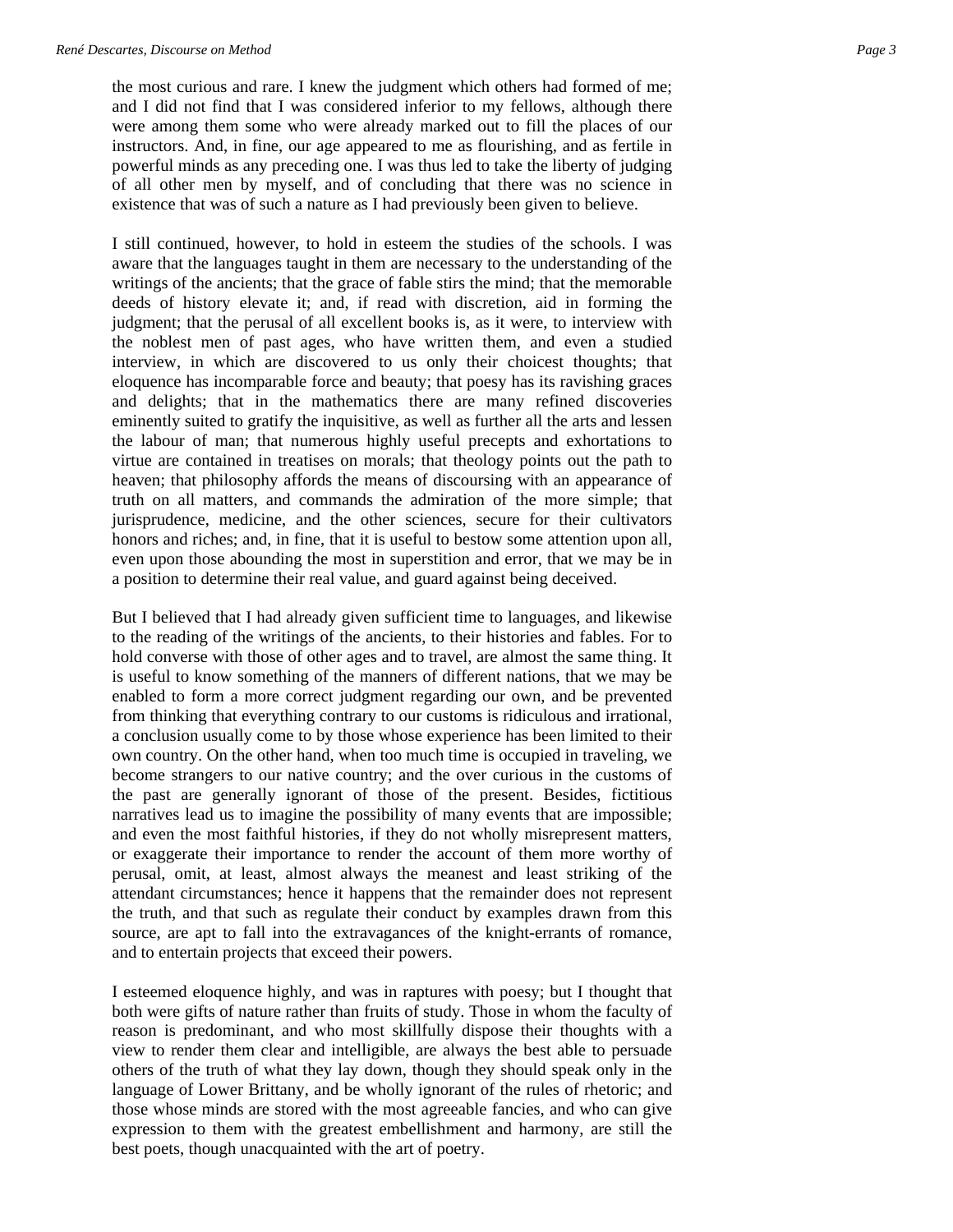I was especially delighted with the mathematics, on account of the certitude and evidence of their reasonings; but I had not as yet a precise knowledge of their true use; and thinking that they but contributed to the advancement of the mechanical arts, I was astonished that foundations, so strong and solid, should have had no loftier superstructure reared on them. On the other hand, I compared the disquisitions of the ancient moralists to very towering and magnificent palaces with no better foundation than sand and mud: they laud the virtues very highly, and exhibit them as estimable far above anything on earth; but they give us no adequate criterion of virtue, and frequently that which they designate with so fine a name is but apathy, or pride, or despair, or parricide.

I revered our theology, and aspired as much as any one to reach heaven: but being given assuredly to understand that the way is not less open to the most ignorant than to the most learned, and that the revealed truths which lead to heaven are above our comprehension, I did not presume to subject them to the impotency of my reason; and I thought that in order competently to undertake their examination, there was need of some special help from heaven, and of being more than man.

Of philosophy I will say nothing, except that when I saw that it had been cultivated for many ages by the most distinguished men, and that yet there is not a single matter within its sphere which is not still in dispute, and nothing, therefore, which is above doubt, I did not presume to anticipate that my success would be greater in it than that of others; and further, when I considered the number of conflicting opinions touching a single matter that may be upheld by learned men, while there can be but one true, I reckoned as well-nigh false all that was only probable.

As to the other sciences, inasmuch as these borrow their principles from philosophy, I judged that no solid superstructures could be reared on foundations so infirm; and neither the honor nor the gain held out by them was sufficient to determine me to their cultivation: for I was not, thank Heaven, in a condition which compelled me to make merchandise of science for the bettering of my fortune; and though I might not profess to scorn glory as a cynic, I yet made very slight account of that honor which I hoped to acquire only through fictitious titles. And, in fine, of false sciences I thought I knew the worth sufficiently to escape being deceived by the professions of an alchemist, the predictions of an astrologer, the impostures of a magician, or by the artifices and boasting of any of those who profess to know things of which they are ignorant.

For these reasons, as soon as my age permitted me to pass from under the control of my instructors, I entirely abandoned the study of letters, and resolved no longer to seek any other science than the knowledge of myself, or of the great book of the world. I spent the remainder of my youth in traveling, in visiting courts and armies, in holding intercourse with men of different dispositions and ranks, in collecting varied experience, in proving myself in the different situations into which fortune threw me, and, above all, in making such reflection on the matter of my experience as to secure my improvement. For it occurred to me that I should find much more truth in the reasonings of each individual with reference to the affairs in which he is personally interested, and the issue of which must presently punish him if he has judged amiss, than in those conducted by a man of letters in his study, regarding speculative matters that are of no practical moment, and followed by no consequences to himself, farther, perhaps, than that they foster his vanity the better the more remote they are from common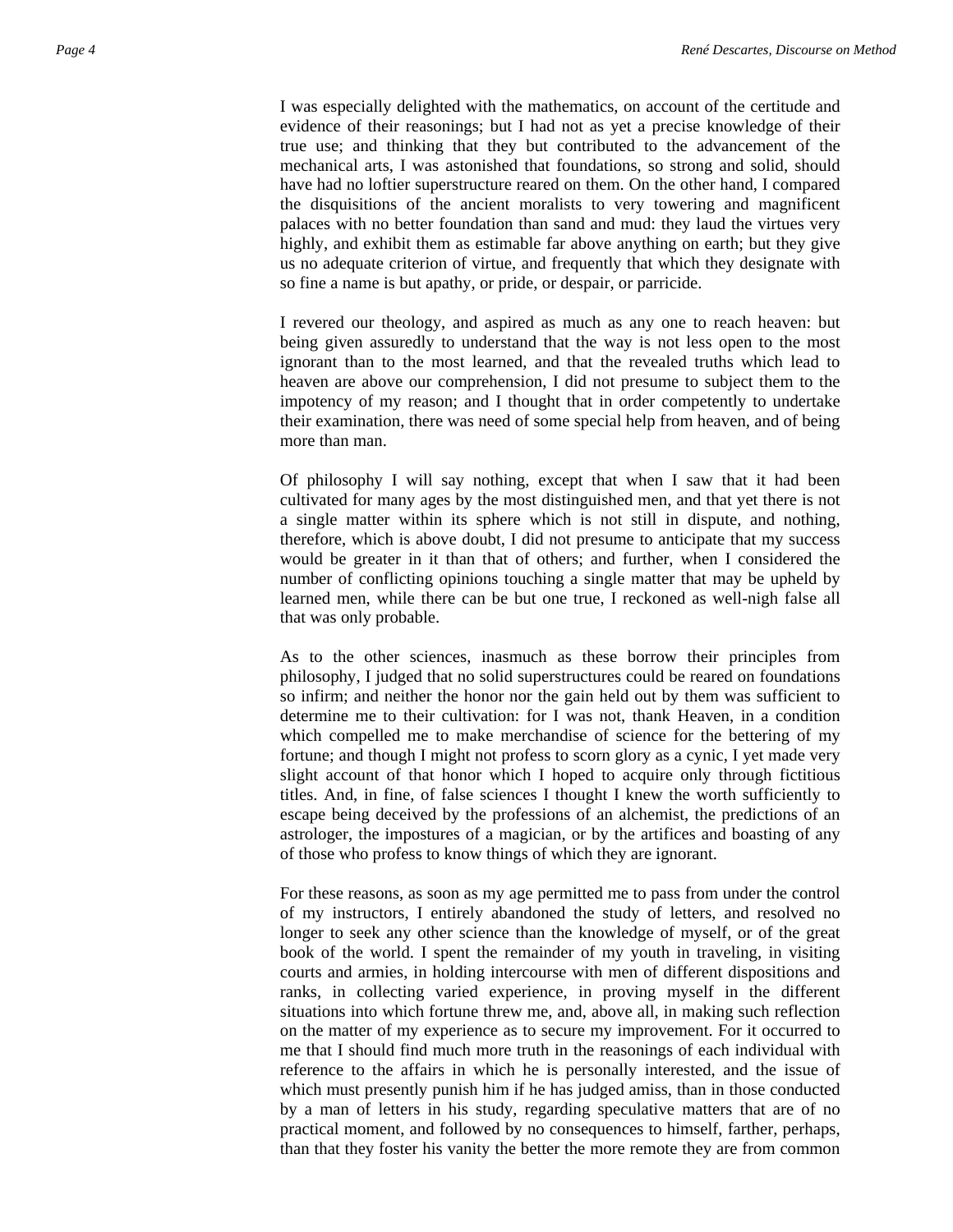sense; requiring, as they must in this case, the exercise of greater ingenuity and art to render them probable. In addition, I had always a most earnest desire to know how to distinguish the true from the false, in order that I might be able clearly to discriminate the right path in life, and proceed in it with confidence.

It is true that, while busied only in considering the manners of other men, I found here, too, scarce any ground for settled conviction, and remarked hardly less contradiction among them than in the opinions of the philosophers. So that the greatest advantage I derived from the study consisted in this, that, observing many things which, however extravagant and ridiculous to our apprehension, are yet by common consent received and approved by other great nations, I learned to entertain too decided a belief in regard to nothing of the truth of which I had been persuaded merely by example and custom; and thus I gradually extricated myself from many errors powerful enough to darken our natural intelligence, and incapacitate us in great measure from listening to reason. But after I had been occupied several years in thus studying the book of the world, and in essaying to gather some experience, I at length resolved to make myself an object of study, and to employ all the powers of my mind in choosing the paths I ought to follow, an undertaking which was accompanied with greater success than it would have been had I never quitted my country or my books.

### **PART II**

I was then in Germany, attracted thither by the wars in that country, which have not yet been brought to a termination; and as I was returning to the army from the coronation of the emperor, the setting in of winter arrested me in a locality where, as I found no society to interest me, and was besides fortunately undisturbed by any cares or passions, I remained the whole day in seclusion, with full opportunity to occupy my attention with my own thoughts. Of these one of the very first that occurred to me was, that there is seldom so much perfection in works composed of many separate parts, upon which different hands had been employed, as in those completed by a single master. Thus it is observable that the buildings which a single architect has planned and executed, are generally more elegant and commodious than those which several have attempted to improve, by making old walls serve for purposes for which they were not originally built. Thus also, those ancient cities which, from being at first only villages, have become, in course of time, large towns, are usually but ill laid out compared with the regularity constructed towns which a professional architect has freely planned on an open plain; so that although the several buildings of the former may often equal or surpass in beauty those of the latter, yet when one observes their indiscriminate juxtaposition, there a large one and here a small, and the consequent crookedness and irregularity of the streets, one is disposed to allege that chance rather than any human will guided by reason must have led to such an arrangement. And if we consider that nevertheless there have been at all times certain officers whose duty it was to see that private buildings contributed to public ornament, the difficulty of reaching high perfection with but the materials of others to operate on, will be readily acknowledged. In the same way I fancied that those nations which, starting from a semi-barbarous state and advancing to civilization by slow degrees, have had their laws successively determined, and, as it were, forced upon them simply by experience of the hurtfulness of particular crimes and disputes, would by this process come to be possessed of less perfect institutions than those which, from the commencement of their association as communities, have followed the appointments of some wise legislator. It is thus quite certain that the constitution of the true religion, the ordinances of which are derived from God, must be incomparably superior to that of every other. And, to speak of human affairs, I believe that the pre-eminence of Sparta was due not to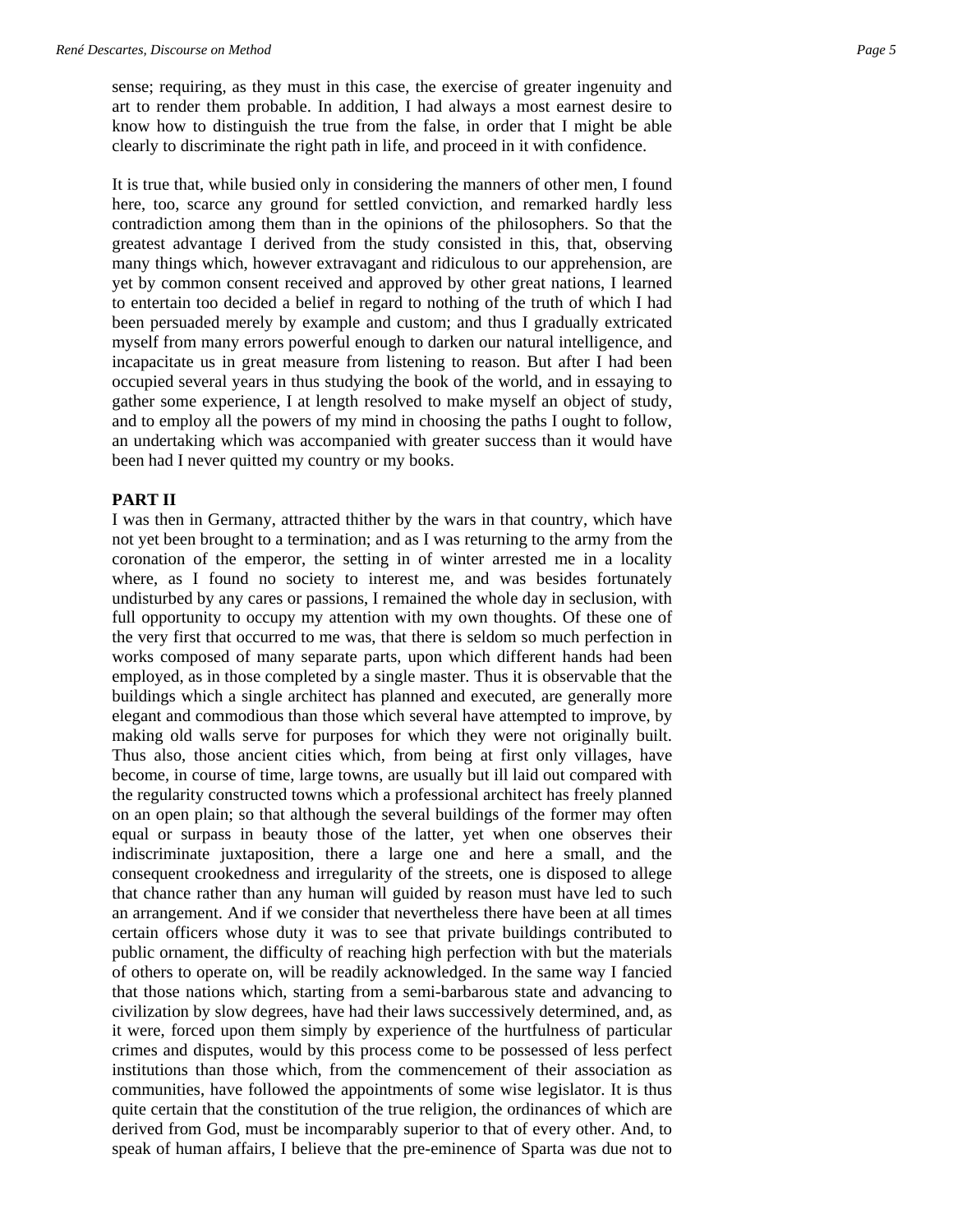the goodness of each of its laws in particular, for many of these were very strange, and even opposed to good morals, but to the circumstance that, originated by a single individual, they all tended to a single end. In the same way I thought that the sciences contained in books (such of them at least as are made up of probable reasonings, without demonstrations), composed as they are of the opinions of many different individuals massed together, are farther removed from truth than the simple inferences which a man of good sense using his natural and unprejudiced judgment draws respecting the matters of his experience. And because we have all to pass through a state of infancy to manhood, and have been of necessity, for a length of time, governed by our desires and preceptors (whose dictates were frequently conflicting, while neither perhaps always counseled us for the best), I farther concluded that it is almost impossible that our judgments can be so correct or solid as they would have been, had our reason been mature from the moment of our birth, and had we always been guided by it alone.

It is true, however, that it is not customary to pull down all the houses of a town with the single design of rebuilding them differently, and thereby rendering the streets more handsome; but it often happens that a private individual takes down his own with the view of erecting it anew, and that people are even sometimes constrained to this when their houses are in danger of falling from age, or when the foundations are insecure. With this before me by way of example, I was persuaded that it would indeed be preposterous for a private individual to think of reforming a state by fundamentally changing it throughout, and overturning it in order to set it up amended; and the same I thought was true of any similar project for reforming the body of the sciences, or the order of teaching them established in the schools: but as for the opinions which up to that time I had embraced, I thought that I could not do better than resolve at once to sweep them wholly away, that I might afterwards be in a position to admit either others more correct, or even perhaps the same when they had undergone the scrutiny of reason. I firmly believed that in this way I should much better succeed in the conduct of my life, than if I built only upon old foundations, and leaned upon principles which, in my youth, I had taken upon trust. For although I recognized various difficulties in this undertaking, these were not, however, without remedy, nor once to be compared with such as attend the slightest reformation in public affairs. Large bodies, if once overthrown, are with great difficulty set up again, or even kept erect when once seriously shaken, and the fall of such is always disastrous. Then if there are any imperfections in the constitutions of states (and that many such exist the diversity of constitutions is alone sufficient to assure us), custom has without doubt materially smoothed their inconveniences, and has even managed to steer altogether clear of, or insensibly corrected a number which sagacity could not have provided against with equal effect; and, in fine, the defects are almost always more tolerable than the change necessary for their removal; in the same manner that highways which wind among mountains, by being much frequented, become gradually so smooth and commodious, that it is much better to follow them than to seek a straighter path by climbing over the tops of rocks and descending to the bottoms of precipices.

Hence it is that I cannot in any degree approve of those restless and busy meddlers who, called neither by birth nor fortune to take part in the management of public affairs, are yet always projecting reforms; and if I thought that this tract contained aught which might justify the suspicion that I was a victim of such folly, I would by no means permit its publication. I have never contemplated anything higher than the reformation of my own opinions, and basing them on a foundation wholly my own. And although my own satisfaction with my work has led me to present here a draft of it, I do not by any means therefore recommend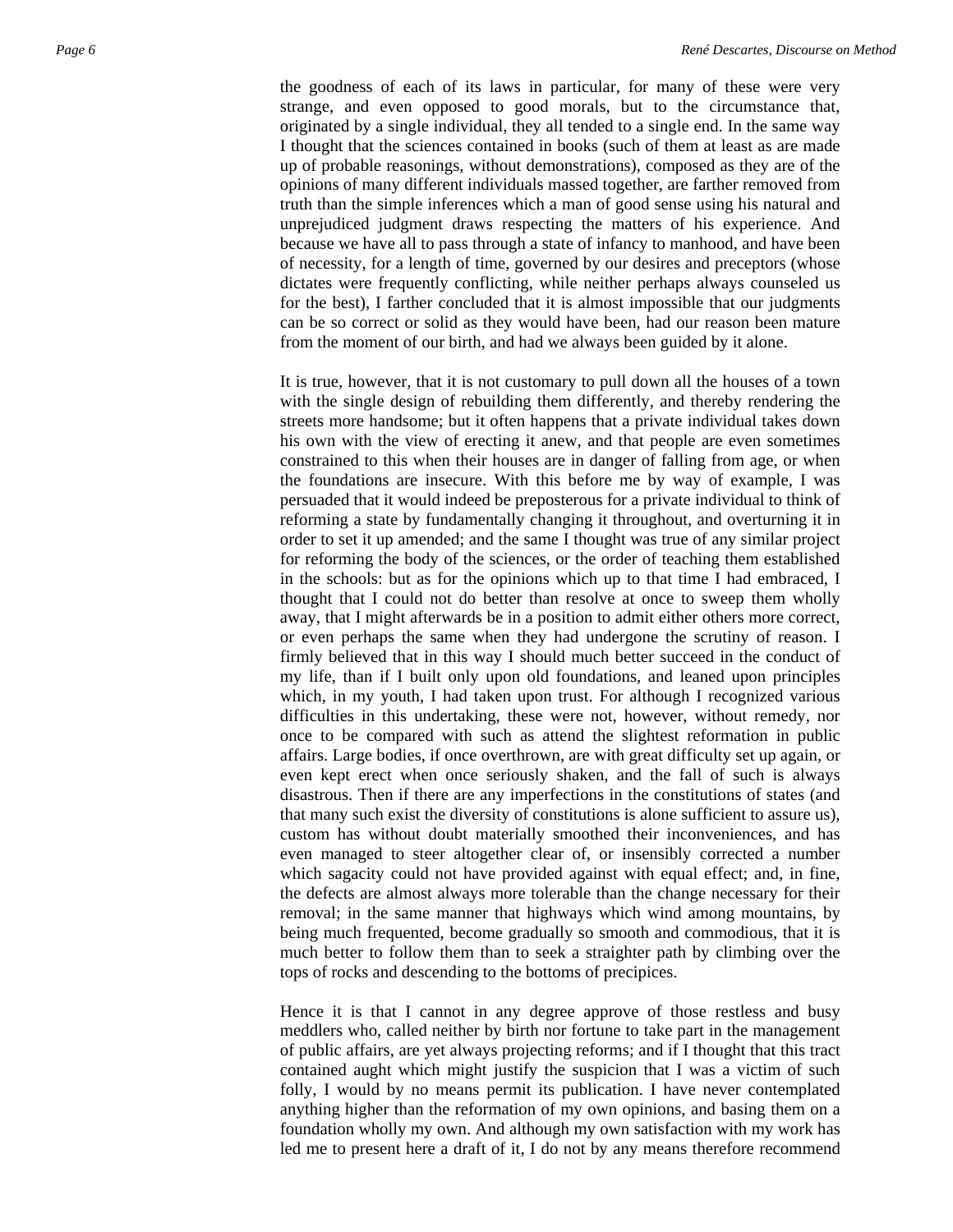to every one else to make a similar attempt. Those whom God has endowed with a larger measure of genius will entertain, perhaps, designs still more exalted; but for the many I am much afraid lest even the present undertaking be more than they can safely venture to imitate. The single design to strip one's self of all past beliefs is one that ought not to be taken by every one. The majority of men is composed of two classes, for neither of which would this be at all a befitting resolution: in the first place, of those who with more than a due confidence in their own powers, are precipitate in their judgments and want the patience requisite for orderly and circumspect thinking; whence it happens, that if men of this class once take the liberty to doubt of their accustomed opinions, and quit the beaten highway, they will never be able to thread the byway that would lead them by a shorter course, and will lose themselves and continue to wander for life; in the second place, of those who, possessed of sufficient sense or modesty to determine that there are others who excel them in the power of discriminating between truth and error, and by whom they may be instructed, ought rather to content themselves with the opinions of such than trust for more correct to their own reason.

For my own part, I should doubtless have belonged to the latter class, had I received instruction from but one master, or had I never known the diversities of opinion that from time immemorial have prevailed among men of the greatest learning. But I had become aware, even so early as during my college life, that no opinion, however absurd and incredible, can be imagined, which has not been maintained by some on of the philosophers; and afterwards in the course of my travels I remarked that all those whose opinions are decidedly repugnant to ours are not in that account barbarians and savages, but on the contrary that many of these nations make an equally good, if not better, use of their reason than we do. I took into account also the very different character which a person brought up from infancy in France or Germany exhibits, from that which, with the same mind originally, this individual would have possessed had he lived always among the Chinese or with savages, and the circumstance that in dress itself the fashion which pleased us ten years ago, and which may again, perhaps, be received into favor before ten years have gone, appears to us at this moment extravagant and ridiculous. I was thus led to infer that the ground of our opinions is far more custom and example than any certain knowledge. And, finally, although such be the ground of our opinions, I remarked that a plurality of suffrages is no guarantee of truth where it is at all of difficult discovery, as in such cases it is much more likely that it will be found by one than by many. I could, however, select from the crowd no one whose opinions seemed worthy of preference, and thus I found myself constrained, as it were, to use my own reason in the conduct of my life.

But like one walking alone and in the dark, I resolved to proceed so slowly and with such circumspection, that if I did not advance far, I would at least guard against falling. I did not even choose to dismiss summarily any of the opinions that had crept into my belief without having been introduced by reason, but first of all took sufficient time carefully to satisfy myself of the general nature of the task I was setting myself, and ascertain the true method by which to arrive at the knowledge of whatever lay within the compass of my powers.

Among the branches of philosophy, I had, at an earlier period, given some attention to logic, and among those of the mathematics to geometrical analysis and algebra, -- three arts or sciences which ought, as I conceived, to contribute something to my design. But, on examination, I found that, as for logic, its syllogisms and the majority of its other precepts are of avail- rather in the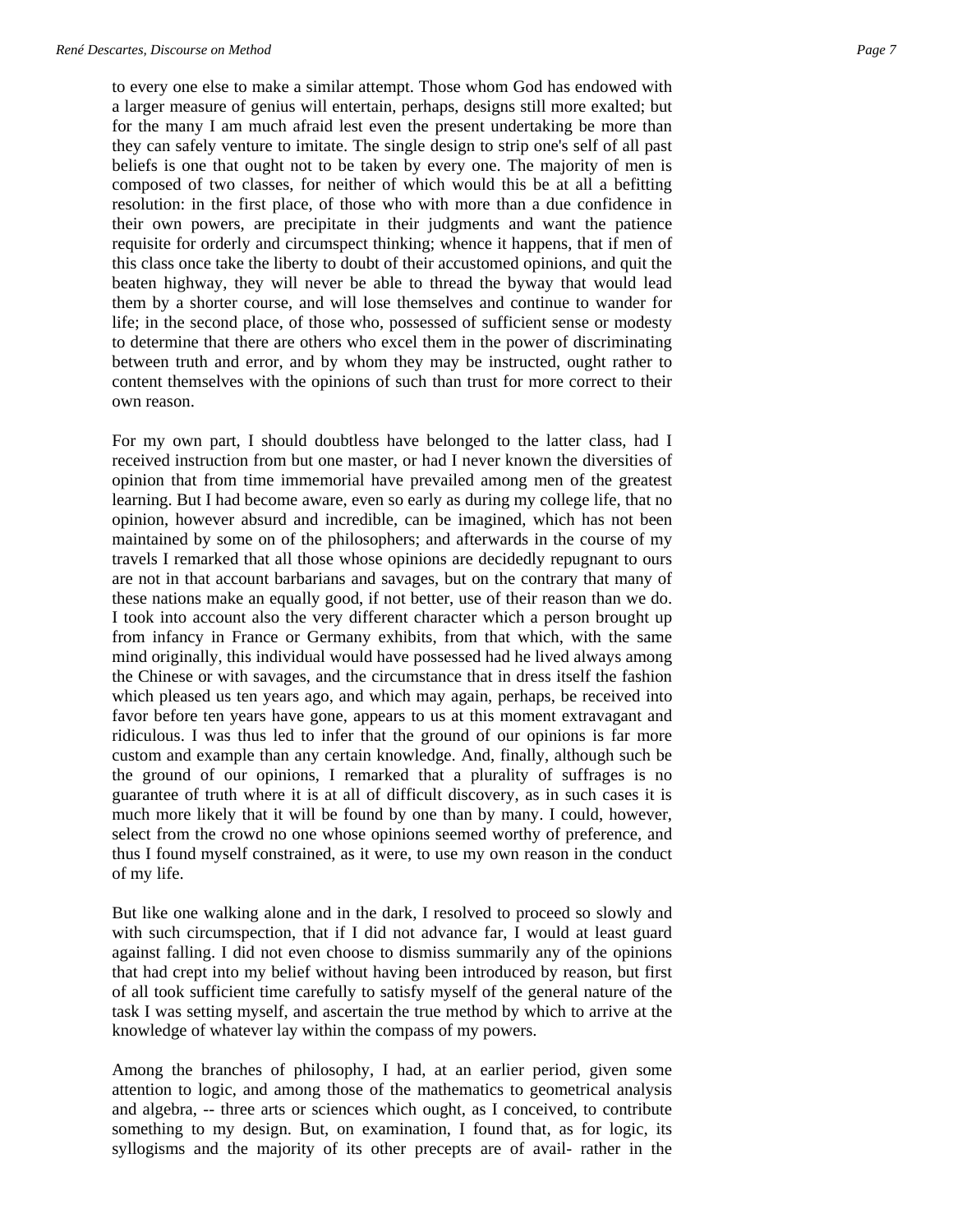communication of what we already know, or even as the art of Lully, in speaking without judgment of things of which we are ignorant, than in the investigation of the unknown; and although this science contains indeed a number of correct and very excellent precepts, there are, nevertheless, so many others, and these either injurious or superfluous, mingled with the former, that it is almost quite as difficult to effect a severance of the true from the false as it is to extract a Diana or a Minerva from a rough block of marble. Then as to the analysis of the ancients and the algebra of the moderns, besides that they embrace only matters highly abstract, and, to appearance, of no use, the former is so exclusively restricted to the consideration of figures, that it can exercise the understanding only on condition of greatly fatiguing the imagination; and, in the latter, there is so complete a subjection to certain rules and formulas, that there results an art full of confusion and obscurity calculated to embarrass, instead of a science fitted to cultivate the mind. By these considerations I was induced to seek some other method which would comprise the advantages of the three and be exempt from their defects. And as a multitude of laws often only hampers justice, so that a state is best governed when, with few laws, these are rigidly administered; in like manner, instead of the great number of precepts of which logic is composed, I believed that the four following would prove perfectly sufficient for me, provided I took the firm and unwavering resolution never in a single instance to fail in observing them.

The first was never to accept anything for true which I did not clearly know to be such; that is to say, carefully to avoid precipitancy and prejudice, and to comprise nothing more in my judgement than what was presented to my mind so clearly and distinctly as to exclude all ground of doubt.

The second, to divide each of the difficulties under examination into as many parts as possible, and as might be necessary for its adequate solution.

The third, to conduct my thoughts in such order that, by commencing with objects the simplest and easiest to know, I might ascend by little and little, and, as it were, step by step, to the knowledge of the more complex; assigning in thought a certain order even to those objects which in their own nature do not stand in a relation of antecedence and sequence.

And the last, in every case to make enumerations so complete, and reviews so general, that I might be assured that nothing was omitted.

The long chains of simple and easy reasonings by means of which geometers are accustomed to reach the conclusions of their most difficult demonstrations, had led me to imagine that all things, to the knowledge of which man is competent, are mutually connected in the same way, and that there is nothing so far removed from us as to be beyond our reach, or so hidden that we cannot discover it, provided only we abstain from accepting the false for the true, and always preserve in our thoughts the order necessary for the deduction of one truth from another. And I had little difficulty in determining the objects with which it was necessary to commence, for I was already persuaded that it must be with the simplest and easiest to know, and, considering that of all those who have hitherto sought truth in the sciences, the mathematicians alone have been able to find any demonstrations, that is, any certain and evident reasons, I did not doubt but that such must have been the rule of their investigations. I resolved to commence, therefore, with the examination of the simplest objects, not anticipating, however, from this any other advantage than that to be found in accustoming my mind to the love and nourishment of truth, and to a distaste for all such reasonings as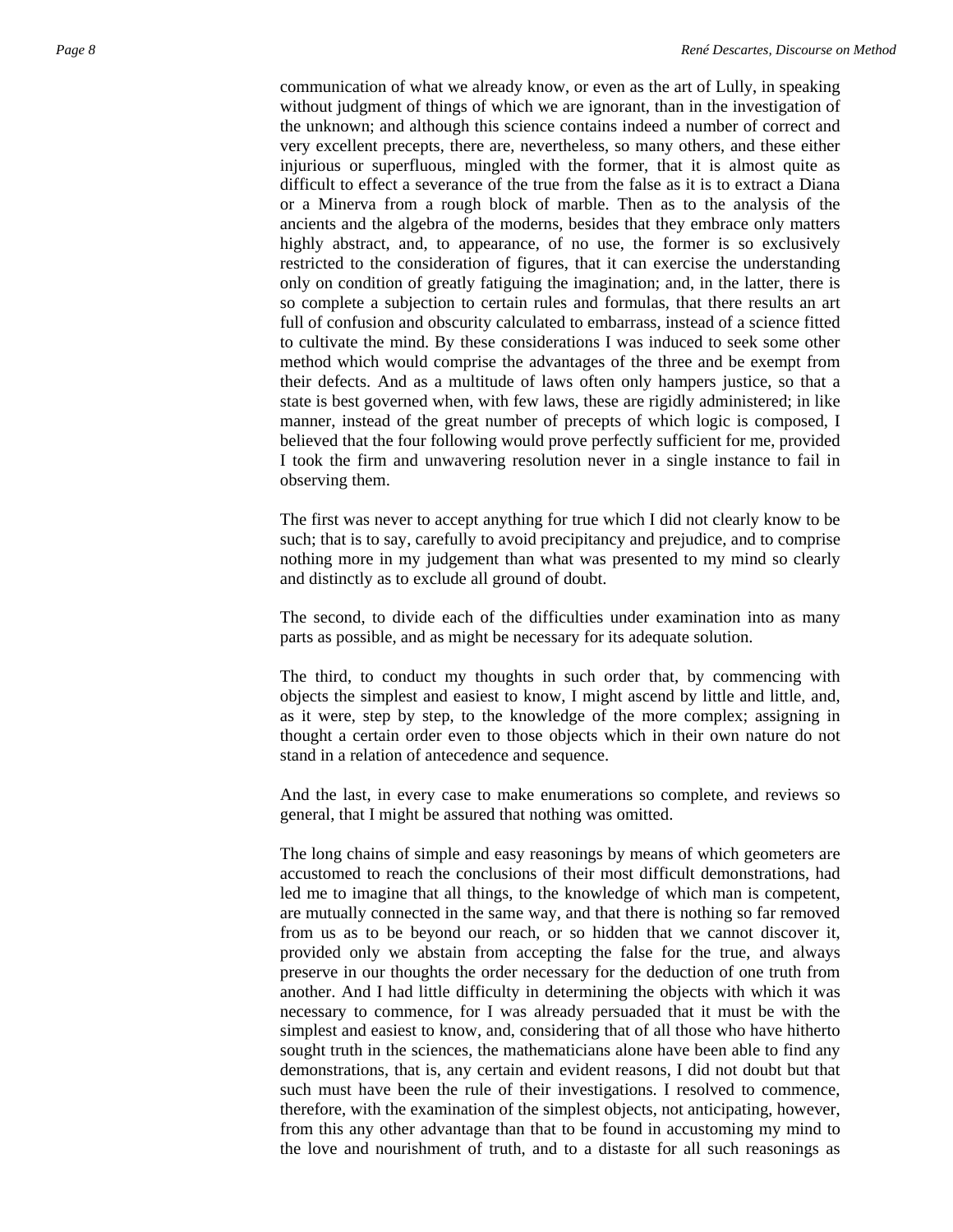were unsound. But I had no intention on that account of attempting to master all the particular sciences commonly denominated mathematics: but observing that, however different their objects, they all agree in considering only the various relations or proportions subsisting among those objects, I thought it best for my purpose to consider these proportions in the most general form possible, without referring them to any objects in particular, except such as would most facilitate the knowledge of them, and without by any means restricting them to these, that afterwards I might thus be the better able to apply them to every other class of objects to which they are legitimately applicable. Perceiving further, that in order to understand these relations I should sometimes have to consider them one by one and sometimes only to bear them in mind, or embrace them in the aggregate, I thought that, in order the better to consider them individually, I should view them as subsisting between straight lines, than which I could find no objects more simple, or capable of being more distinctly represented to my imagination and senses; and on the other hand, that in order to retain them in the memory or embrace an aggregate of many, I should express them by certain characters the briefest possible. In this way I believed that I could borrow all that was best both in geometrical analysis and in algebra, and correct all the defects of the one by help of the other.

And, in point of fact, the accurate observance of these few precepts gave me, I take the liberty of saying, such ease in unraveling all the questions embraced in these two sciences, that in the two or three months I devoted to their examination, not only did I reach solutions of questions I had formerly deemed exceedingly difficult but even as regards questions of the solution of which I continued ignorant, I was enabled, as it appeared to me, to determine the means whereby, and the extent to which a solution was possible; results attributable to the circumstance that I commenced with the simplest and most general truths, and that thus each truth discovered was a rule available in the discovery of subsequent ones Nor in this perhaps shall I appear too vain, if it be considered that, as the truth on any particular point is one whoever apprehends the truth, knows all that on that point can be known. The child, for example, who has been instructed in the elements of arithmetic, and has made a particular addition, according to rule, may be assured that he has found, with respect to the sum of the numbers before him, and that in this instance is within the reach of human genius. Now, in conclusion, the method which teaches adherence to the true order, and an exact enumeration of all the conditions of the thing .sought includes all that gives certitude to the rules of arithmetic.

But the chief ground of my satisfaction with thus method, was the assurance I had of thereby exercising my reason in all matters, if not with absolute perfection, at least with the greatest attainable by me: besides, I was conscious that by its use my mind was becoming gradually habituated to clearer and more distinct conceptions of its objects; and I hoped also, from not having restricted this method to any particular matter, to apply it to the difficulties of the other sciences, with not less success than to those of algebra. I should not, however, on this account have ventured at once on the examination of all the difficulties of the sciences which presented themselves to me, for this would have been contrary to the order prescribed in the method, but observing that the knowledge of such is dependent on principles borrowed from philosophy, in which I found nothing certain, I thought it necessary first of all to endeavor to establish its principles. .And because I observed, besides, that an inquiry of this kind was of all others of the greatest moment, and one in which precipitancy and anticipation in judgment were most to be dreaded, I thought that I ought not to approach it till I had reached a more mature age (being at that time but twenty-three), and had first of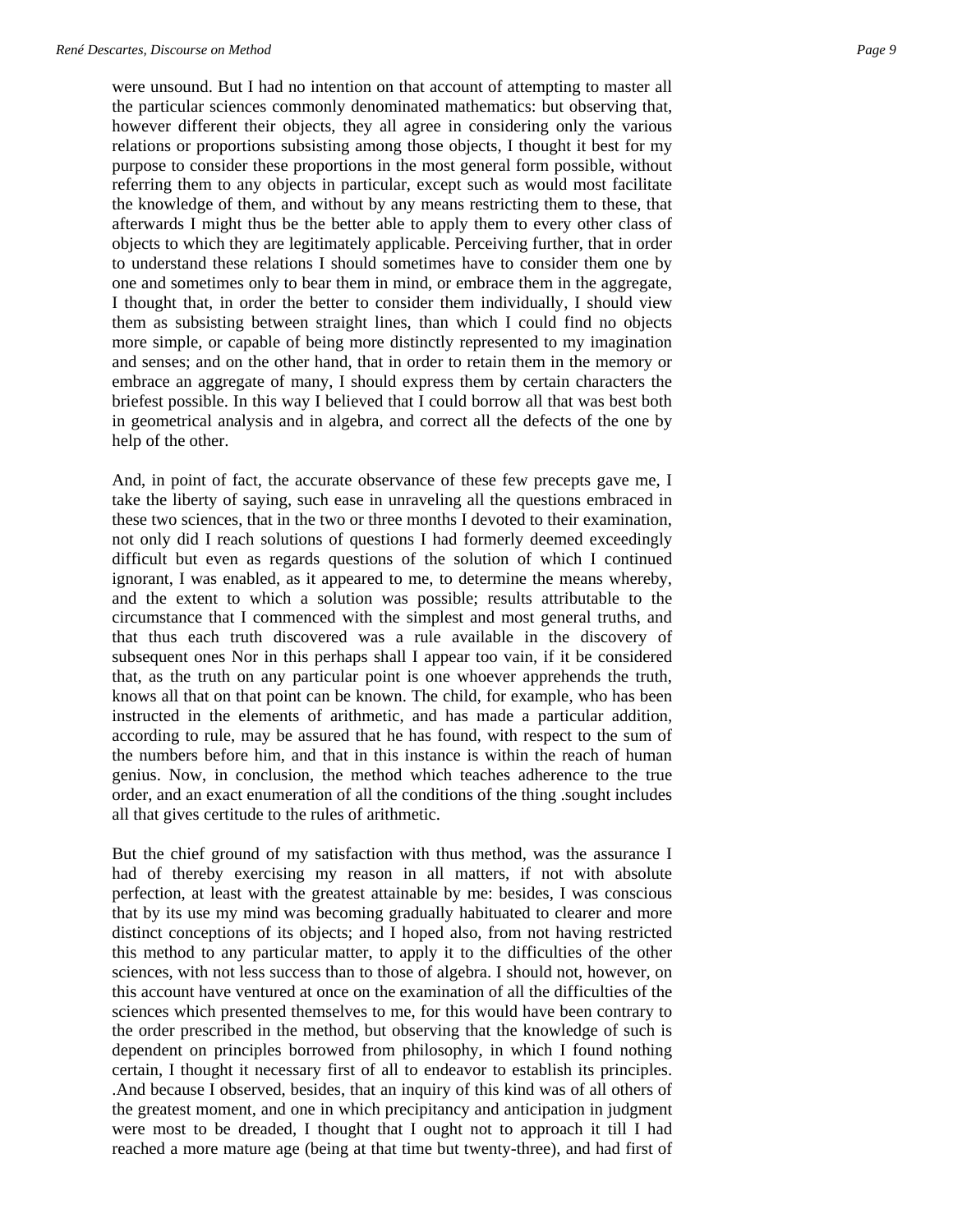all employed much of my time in preparation for the work, as well by eradicating from my mind all the erroneous opinions I had up to that moment accepted, as by amassing variety of experience to afford materials for my reasonings, and by continually exercising myself in my chosen method with a view to increased skill in its application.

## **PART III**

And finally, as it is not enough, before commencing to rebuild the house in which we live, that it be pulled down, and materials and builders provided, or that we engage in the work ourselves, according to a plan which we have beforehand carefully drawn out, but as it is likewise necessary that we be furnished with some other house in which we may live commodiously during the operations, so that I might not remain irresolute in my actions, while my reason compelled me to suspend my judgement, and that I might not be prevented from living thenceforward in the greatest possible felicity, I formed a provisory code of morals, composed of three or four maxims, with which I am desirous to make you acquainted.

The first was to obey the laws and customs of my country, adhering firmly to the faith in which, by the grace of God, I had been educated from my childhood and regulating my conduct in every other matter according to the most moderate opinions, and the farthest removed from extremes, which should happen to be adopted in practice with general consent of the most judicious of those among whom I might be living. For as I had from that time begun to hold my own opinions for nought because I wished to subject them all to examination, I was convinced that I could not do better than follow in the meantime the opinions of the most judicious; and although there are some perhaps among the Persians and Chinese as judicious as among ourselves, expediency seemed to dictate that I should regulate my practice conformably to the opinions of those with whom I should have to live; and it appeared to me that, in order to ascertain the real opinions of such, I ought rather to take cognizance of what they practised than of what they said, not only because, in the corruption of our manners, there are few disposed to speak exactly as they believe, but also because very many are not aware of what it is that they really believe; for, as the act of mind by which a thing is believed is different from that by which we know that we believe it, the one act is often found without the other. Also, amid many opinions held in equal repute, I chose always the most moderate, as much for the reason that these are always the most convenient for practice, and probably the best (for all excess is generally vicious), as that, in the event of my falling into error, I might be at less distance from the truth than if, having chosen one of the extremes, it should turn out to be the other which I ought to have adopted. And I placed in the class of extremes especially all promises by which somewhat of our freedom is abridged; not that I disapproved of the laws which, to provide against the instability of men of feeble resolution, when what is sought to be accomplished is some good, permit engagements by vows and contracts binding the parties to persevere in it, or even, for the security of commerce, sanction similar engagements where the purpose sought to be realized is indifferent: but because I did not find anything on earth which was wholly superior to change, and because, for myself in particular, I hoped gradually to perfect my judgments, and not to suffer them to deteriorate, I would have deemed it a grave sin against good sense, if, for the reason that I approved of something at a particular time, I therefore bound myself to hold it for good at a subsequent time, when perhaps it had ceased to be so, or I had ceased to esteem it such.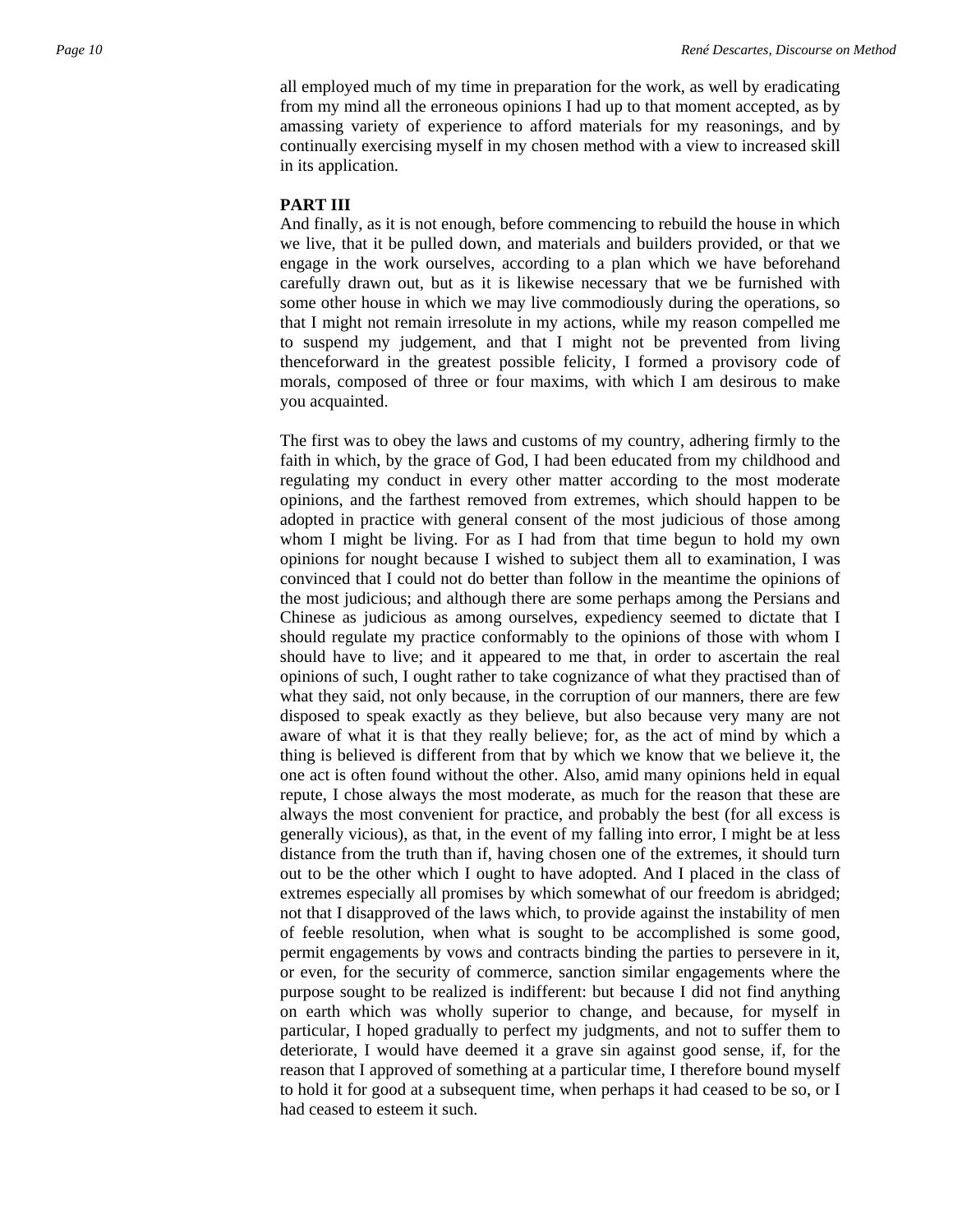My second maxim was to be as firm and resolute in my actions as I was able, and not to adhere less steadfastly to the most doubtful opinions, when once adopted, than if they had been highly certain; imitating in this the example of travelers who, when they have lost their way in a forest, ought not to wander from side to side, far less remain in one place, but proceed constantly towards the same side in as straight a line as possible, without changing their direction for slight reasons, although perhaps it might be chance alone which at first determined the selection; for in this way, if they do not exactly reach the point they desire, they will come at least in the end to some place that will probably be preferable to the middle of a forest. In the same way, since in action it frequently happens that no delay is permissible, it is very certain that, when it is not in our power to determine what is true, we ought to act according to what is most probable; and even although we should not remark a greater probability in one opinion than in another, we ought notwithstanding to choose one or the other, and afterwards consider it, in so far as it relates to practice, as no longer dubious, but manifestly true and certain, since the reason by which our choice has been determined is itself possessed of these qualities. This principle was sufficient thenceforward to rid me of all those repentings and pangs of remorse that usually disturb the consciences of such feeble and uncertain minds as, destitute of any clear and determinate principle of choice, allow themselves one day to adopt a course of action as the best, which they abandon the next, as the opposite.

My third maxim was to endeavor always to conquer myself rather than fortune, and change my desires rather than the order of the world, and in general, accustom myself to the persuasion that, except our own thoughts, there is nothing absolutely in our power; so that when we have done our best in things external to us, all wherein we fail of success is to be held, as regards us, absolutely impossible: and this single principle seemed to me sufficient to prevent me from desiring for the future anything which I could not obtain, and thus render me contented; for since our will naturally seeks those objects alone which the understanding represents as in some way possible of attainment, it is plain, that if we consider all external goods as equally beyond our power, we shall no more regret the absence of such goods as seem due to our birth, when deprived of them without any fault of ours, than our not possessing the kingdoms of China or Mexico, and thus making, so to speak, a virtue of necessity, we shall no more desire health in disease, or freedom in imprisonment, than we now do bodies incorruptible as diamonds, or the wings of birds to fly with. But I confess there is need of prolonged discipline and frequently repeated meditation to accustom the mind to view all objects in this light; and I believe that in this chiefly consisted the secret of the power of such philosophers as in former times were enabled to rise superior to the influence of fortune, and, amid suffering and poverty, enjoy a happiness which their gods might have envied. For, occupied incessantly with the consideration of the limits prescribed to their power by nature, they became so entirely convinced that nothing was at their disposal except their own thoughts, that this conviction was of itself sufficient to prevent their entertaining any desire of other objects; and over their thoughts they acquired a sway so absolute, that they had some ground on this account for esteeming themselves more rich and more powerful, more free and more happy, than other men who, whatever be the favors heaped on them by nature and fortune, if destitute of this philosophy, can never command the realization of all their desires.

In fine, to conclude this code of morals, I thought of reviewing the different occupations of men in this life, with the view of making choice of the best. And, without wishing to offer any remarks on the employments of others, I may state that it was my conviction that I could not do better than continue in that in which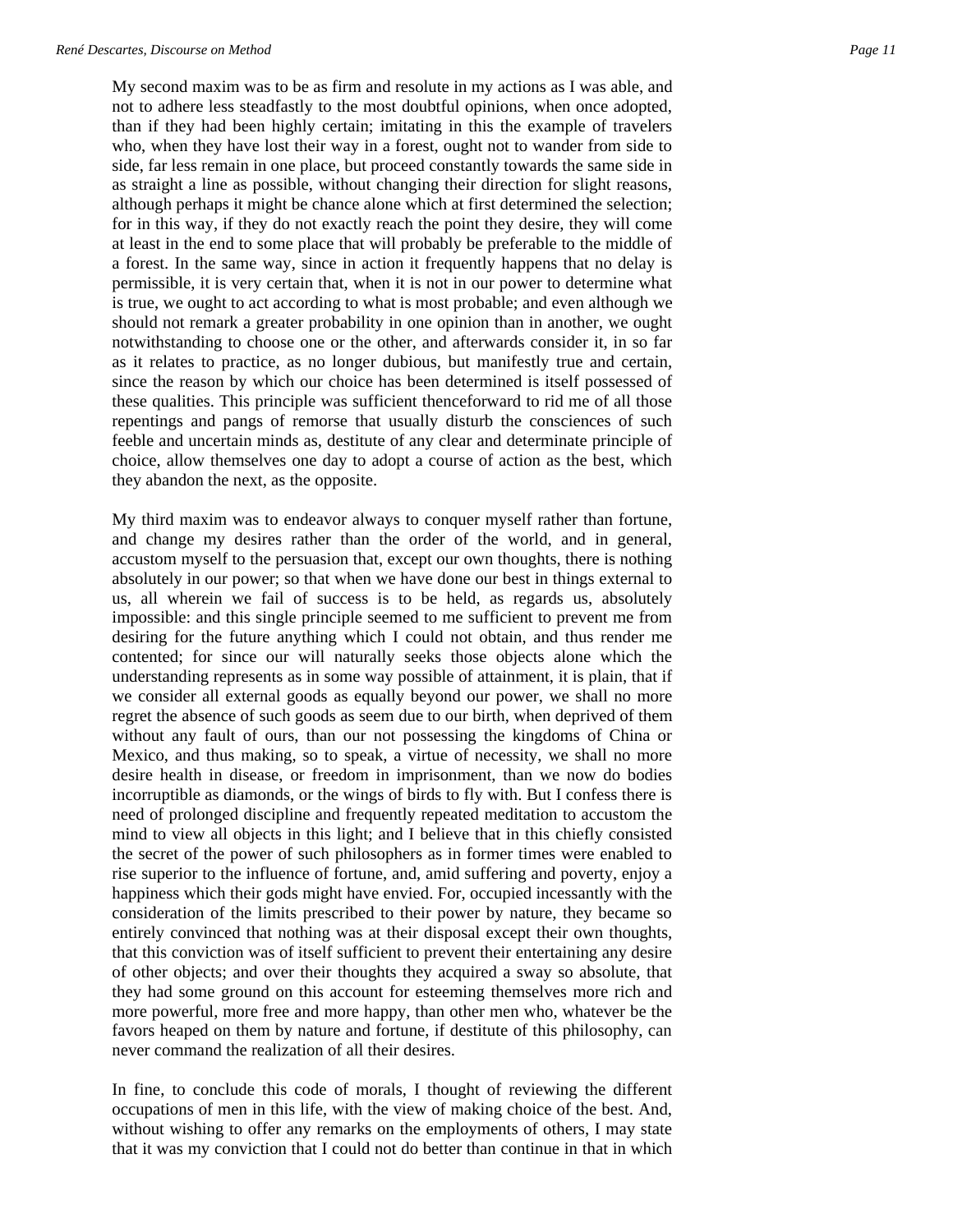I was engaged, viz., in devoting my whole life to the culture of my reason, and in making the greatest progress I was able in the knowledge of truth, on the principles of the method which I had prescribed to myself. This method, from the time I had begun to apply it, had been to me the source of satisfaction so intense as to lead me to, believe that more perfect or more innocent could not be enjoyed in this life; and as by its means I daily discovered truths that appeared to me of some importance, and of which other men were generally ignorant, the gratification thence arising so occupied my mind that I was wholly indifferent to every other object. Besides, the three preceding maxims were founded singly on the design of continuing the work of self- instruction. For since God has endowed each of us with some light of reason by which to distinguish truth from error, I could not have believed that I ought for a single moment to rest satisfied with the opinions of another, unless I had resolved to exercise my own judgment in examining these whenever I should be duly qualified for the task. Nor could I have proceeded on such opinions without scruple, had I supposed that I should thereby forfeit any advantage for attaining still more accurate, should such exist. And, in fine, I could not have restrained my desires, nor remained satisfied had I not followed a path in which I thought myself certain of attaining all the knowledge to the acquisition of which I was competent, as well as the largest amount of what is truly good which I could ever hope to secure Inasmuch as we neither seek nor shun any object except in so far as our understanding represents it as good or bad, all that is necessary to right action is right judgment, and to the best action the most correct judgment, that is, to the acquisition of all the virtues with all else that is truly valuable and within our reach; and the assurance of such an acquisition cannot fail to render us contented.

Having thus provided myself with these maxims, and having placed them in reserve along with the truths of faith, which have ever occupied the first place in my belief, I came to the conclusion that I might with freedom set about ridding myself of what remained of my opinions. And, inasmuch as I hoped to be better able successfully to accomplish this work by holding intercourse with mankind, than by remaining longer shut up in the retirement where these thoughts had occurred to me, I betook me again to traveling before the winter was well ended. And, during the nine subsequent years, I did nothing but roam from one place to another, desirous of being a spectator rather than an actor in the plays exhibited on the theater of the world; and, as I made it my business in each matter to reflect particularly upon what might fairly be doubted and prove a source of error, I gradually rooted out from my mind all the errors which had hitherto crept into it. Not that in this I imitated the sceptics who doubt only that they may doubt, and seek nothing beyond uncertainty itself; for, on the contrary, my design was singly to find ground of assurance, and cast aside the loose earth and sand, that I might reach the rock or the clay. In this, as appears to me, I was successful enough; for, since I endeavored to discover the falsehood or incertitude of the propositions I examined, not by feeble conjectures, but by clear and certain reasonings, I met with nothing so doubtful as not to yield some conclusion of adequate certainty, although this were merely the inference, that the matter in question contained nothing certain. And, just as in pulling down an old house, we usually reserve the ruins to contribute towards the erection, so, in destroying such of my opinions as I judged to be Ill-founded, I made a variety of observations and acquired an amount of experience of which I availed myself in the establishment of more certain. And further, I continued to exercise myself in the method I had prescribed; for, besides taking care in general to conduct all my thoughts according to its rules, I reserved some hours from time to time which I expressly devoted to the employment of the method in the solution of mathematical difficulties, or even in the solution likewise of some questions belonging to other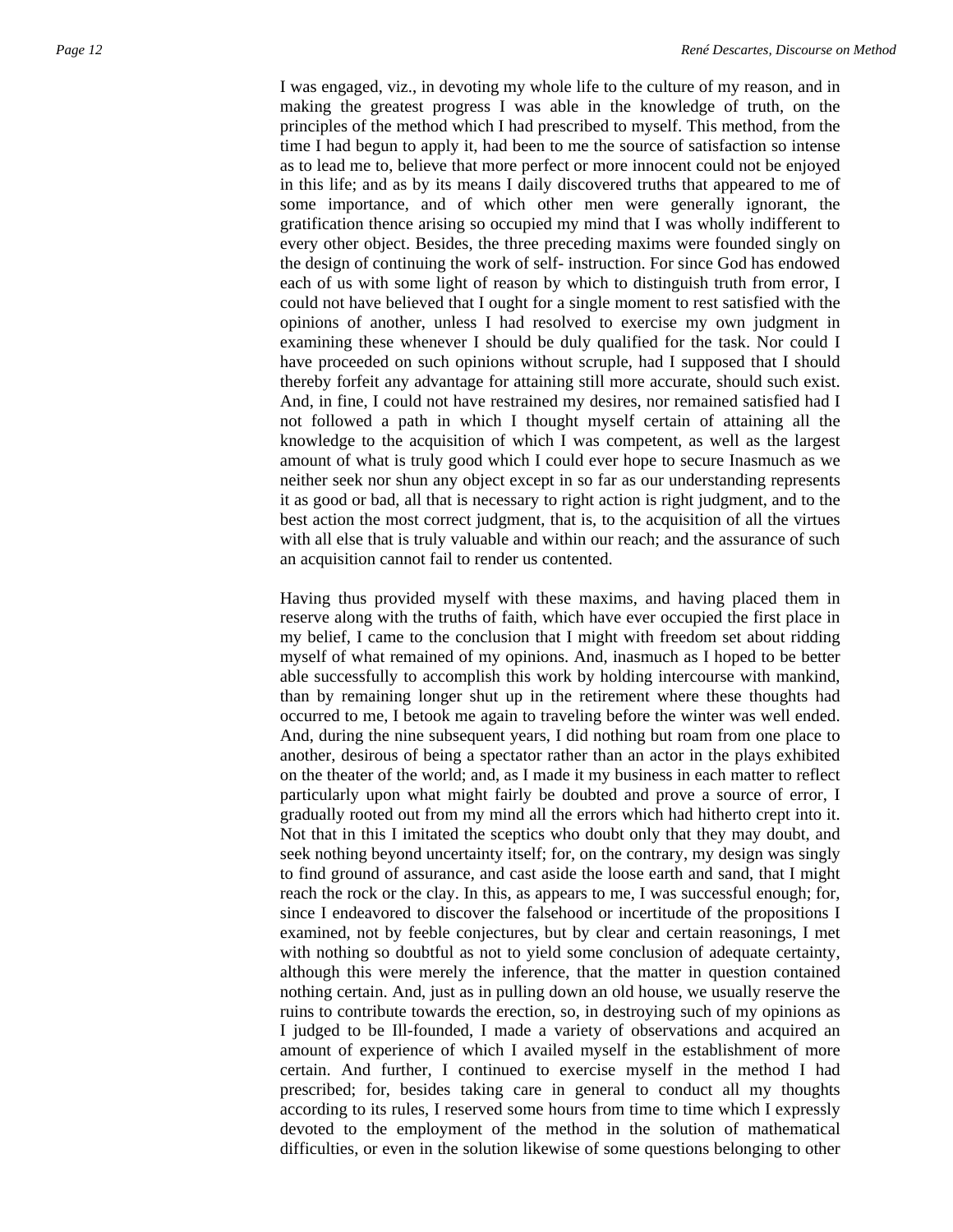sciences, but which, by my having detached them from such principles of these sciences as were of inadequate certainty, were rendered almost mathematical: the truth of this will be manifest from the numerous examples contained in this volume. And thus, without in appearance living otherwise than those who, with no other occupation than that of spending their lives agreeably and innocently, study to sever pleasure from vice, and who, that they may enjoy their leisure without ennui, have recourse to such pursuits as are honorable, I was nevertheless prosecuting my design, and making greater progress in the knowledge of truth, than I might, perhaps, have made had I been engaged in the perusal of books merely, or in holding converse with men of letters.

These nine years passed away, however, before I had come to any determinate judgment respecting the difficulties which form matter of dispute among the learned, or had commenced to seek the principles of any philosophy more certain than the vulgar. And the examples of many men of the highest genius, who had, in former times, engaged in this inquiry, but, as appeared to me, without success, led me to imagine it to be a work of so much difficulty, that I would not perhaps have ventured on it so soon had I not heard it currently rumored that I had already completed the inquiry. I know not what were the grounds of this opinion; and, if my conversation contributed in any measure to its rise, this must have happened rather from my having confessed my Ignorance with greater freedom than those are accustomed to do who have studied a little, and expounded perhaps, the reasons that led me to doubt of many of those things that by others are esteemed certain, than from my having boasted of any system of philosophy. But, as I am of a disposition that makes me unwilling to be esteemed different from what I really am, I thought it necessary to endeavor by all means to render myself worthy of the reputation accorded to me; and it is now exactly eight years since this desire constrained me to remove from all those places where interruption from any of my acquaintances was possible, and betake myself to this country, in which the long duration of the war has led to the establishment of such discipline, that the armies maintained seem to be of use only in enabling the inhabitants to enjoy more securely the blessings of peace and where, in the midst of a great crowd actively engaged in business, and more careful of their own affairs than curious about those of others, I have been enabled to live without being deprived of any of the conveniences to be had in the most populous cities, and yet as solitary and as retired as in the midst of the most remote deserts.

#### **PART IV**

I am in doubt as to the propriety of making my first meditations in the place above mentioned matter of discourse; for these are so metaphysical, and so uncommon, as not, perhaps, to be acceptable to every one. And yet, that it may be determined whether the foundations that I have laid are sufficiently secure, I find myself in a measure constrained to advert to them. I had long before remarked that, in relation to practice, it is sometimes necessary to adopt, as if above doubt, opinions which we discern to be highly uncertain, as has been already said; but as I then desired to give my attention solely to the search after truth, I thought that a procedure exactly the opposite was called for, and that I ought to reject as absolutely false all opinions in regard to which I could suppose the least ground for doubt, in order to ascertain whether after that there remained aught in my belief that was wholly indubitable. Accordingly, seeing that our senses sometimes deceive us, I was willing to suppose that there existed nothing really such as they presented to us; and because some men err in reasoning, and fall into paralogisms, even on the simplest matters of geometry, I, convinced that I was as open to error as any other, rejected as false all the reasonings I had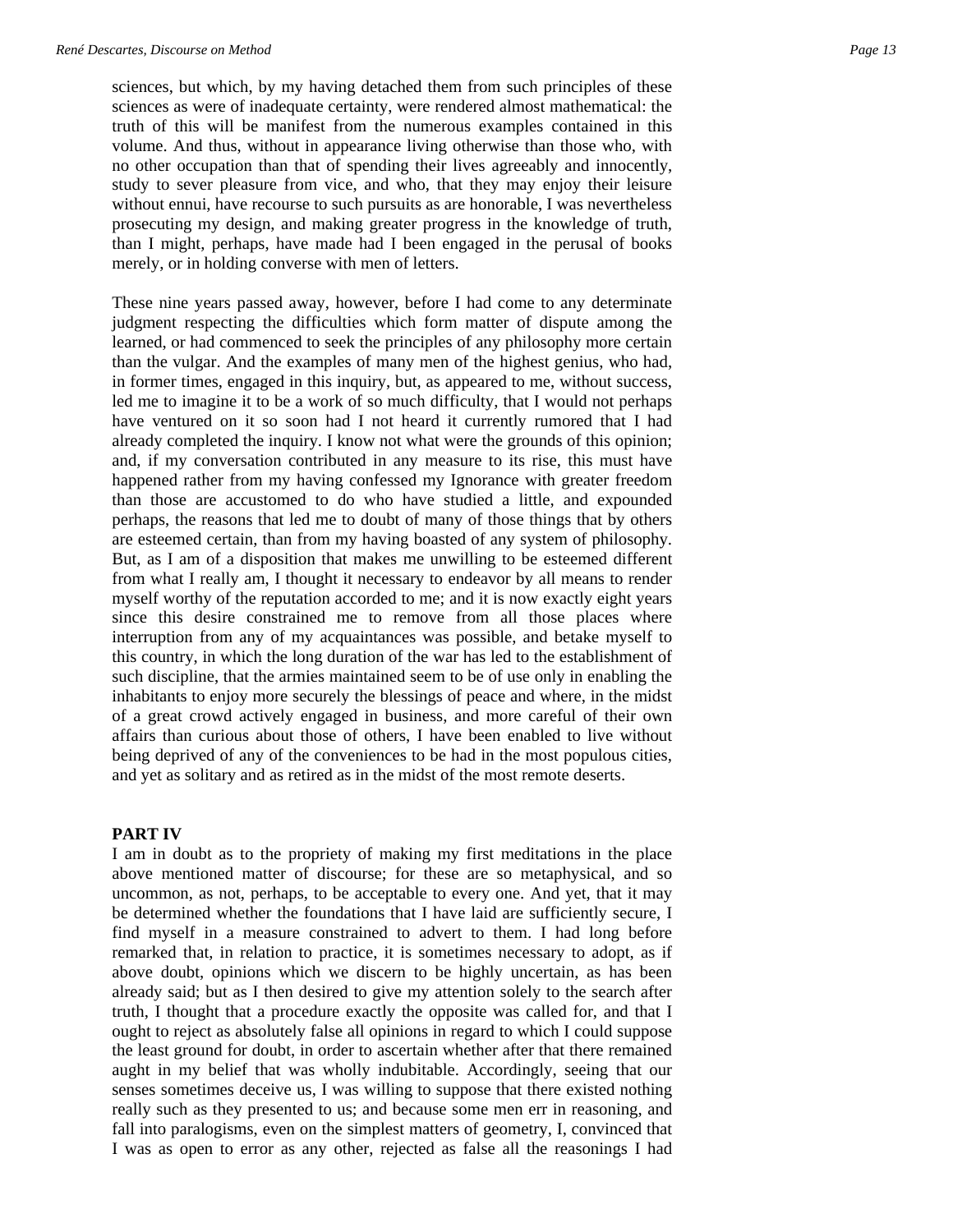hitherto taken for demonstrations; and finally, when I considered that the very same thoughts (presentations) which we experience when awake may also be experienced when we are asleep, while there is at that time not one of them true, I supposed that all the objects (presentations) that had ever entered into my mind when awake, had in them no more truth than the illusions of my dreams. But immediately upon this I observed that, whilst I thus wished to think that all was false, it was absolutely necessary that I, who thus thought, should be somewhat; and as I observed that this truth, I think, therefore I am (COGITO ERGO SUM), was so certain and of such evidence that no ground of doubt, however extravagant, could be alleged by the sceptics capable of shaking it, I concluded that I might, without scruple, accept it as the first principle of the philosophy of which I was in search

In the next place, I attentively examined what I was and as I observed that I could suppose that I had no body, and that there was no world nor any place in which I might be; but that I could not therefore suppose that I was not; and that, on the contrary, from the very circumstance that I thought to doubt of the truth of other things, it most clearly and certainly followed that I was; while, on the other hand, if I had only ceased to think, although all the other objects which I had ever imagined had been in reality existent, I would have had no reason to believe that I existed; I thence concluded that I was a substance whose whole essence or nature consists only in thinking, and which, that it may exist, has need of no place, nor is dependent on any material thing; so that " I," that is to say, the mind by which I am what I am, is wholly distinct from the body, and is even more easily known than the latter, and is such, that although the latter were not, it would still continue to be all that it is.

After this I inquired in general into what is essential I to the truth and certainty of a proposition; for since I had discovered one which I knew to be true, I thought that I must likewise be able to discover the ground of this certitude. And as I observed that in the words I think, therefore I am, there is nothing at all which gives me assurance of their truth beyond this, that I see very clearly that in order to think it is necessary to exist, I concluded that I might take, as a general rule, the principle, that all the things which we very clearly and distinctly conceive are true, only observing, however, that there is some difficulty in rightly determining the objects which we distinctly conceive.

In the next place, from reflecting on the circumstance that I doubted, and that consequently my being was not wholly perfect (for I clearly saw that it was a greater perfection to know than to doubt), I was led to inquire whence I had learned to think of something more perfect than myself; and I clearly recognized that I must hold this notion from some nature which in reality was more perfect. As for the thoughts of many other objects external to me, as of the sky, the earth, light, heat, and a thousand more, I was less at a loss to know whence these came; for since I remarked in them nothing which seemed to render them superior to myself, I could believe that, if these were true, they were dependencies on my own nature, in so far as it possessed a certain perfection, and, if they were false, that I held them from nothing, that is to say, that they were in me because of a certain imperfection of my nature. But this could not be the case with-the idea of a nature more perfect than myself; for to receive it from nothing was a thing manifestly impossible; and, because it is not less repugnant that the more perfect should be an effect of, and dependence on the less perfect, than that something should proceed from nothing, it was equally impossible that I could hold it from myself: accordingly, it but remained that it had been placed in me by a nature which was in reality more perfect than mine, and which even possessed within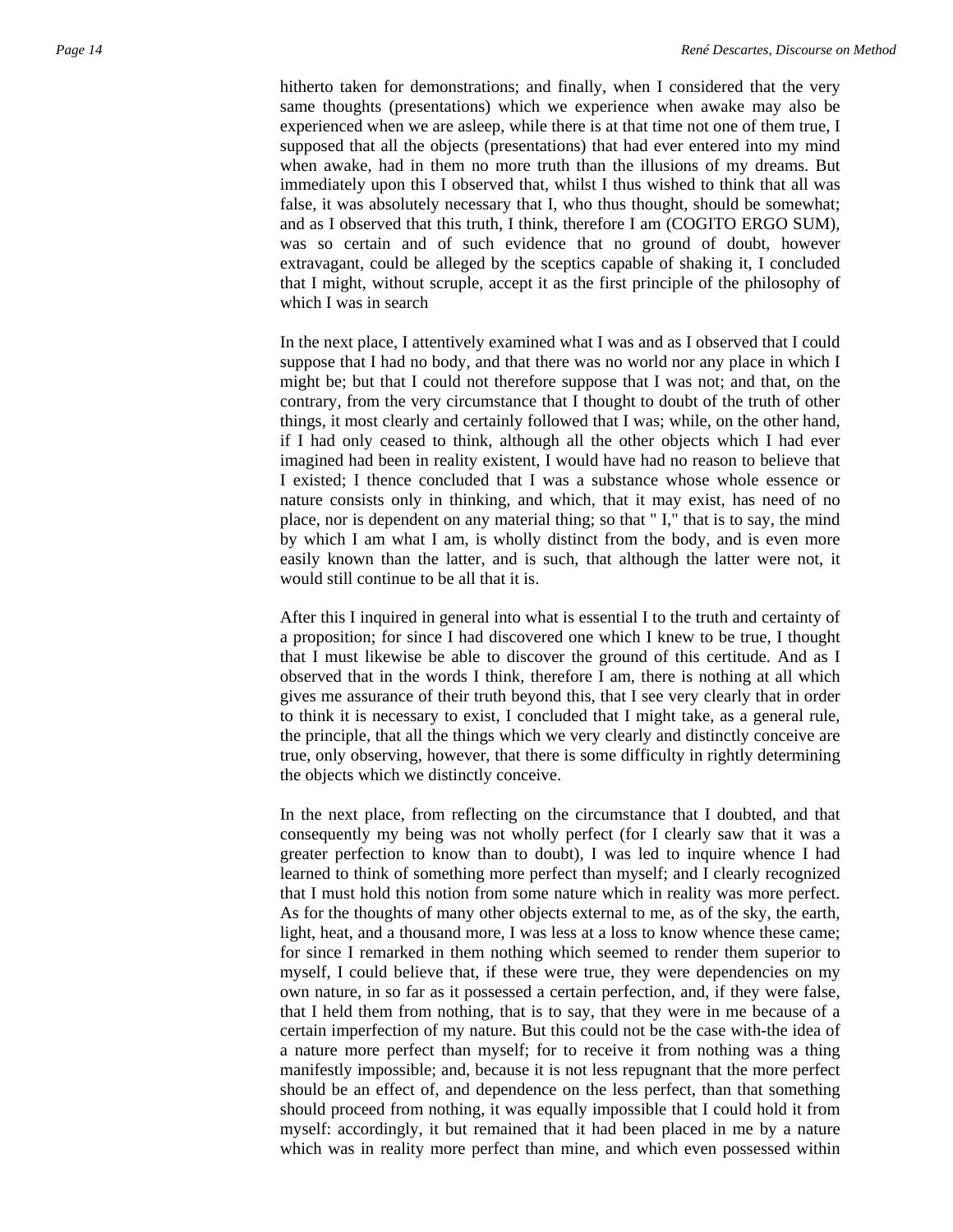itself all the perfections of which I could form any idea; that is to say, in a single word, which was God. And to this I added that, since I knew some perfections which I did not possess, I was not the only being in existence (I will here, with your permission, freely use the terms of the schools); but, on the contrary, that there was of necessity some other more perfect Being upon whom I was dependent, and from whom I had received all that I possessed; for if I had existed alone, and independently of every other being, so as to have had from myself all the perfection, however little, which I actually possessed, I should have been able, for the same reason, to have had from myself the whole remainder of perfection, of the want of which I was conscious, and thus could of myself have become infinite, eternal, immutable, omniscient, all-powerful, and, in fine, have possessed all the perfections which I could recognize in God. For in order to know the nature of God (whose existence has been established by the preceding reasonings), as far as my own nature permitted, I had only to consider in reference to all the properties of which I found in my mind some idea, whether their possession was a mark of perfection; and I was assured that no one which indicated any imperfection was in him, and that none of the rest was awanting. Thus I perceived that doubt, inconstancy, sadness, and such like, could not be found in God, since I myself would have been happy to be free from them. Besides, I had ideas of many sensible and corporeal things; for although I might suppose that I was dreaming, and that all which I saw or imagined was false, I could not, nevertheless, deny that the ideas were in reality in my thoughts. But, because I had already very clearly recognized in myself that the intelligent nature is distinct from the corporeal, and as I observed that all composition is an evidence of dependency, and that a state of dependency is manifestly a state of imperfection, I therefore determined that it could not be a perfection in God to be compounded of these two natures and that consequently he was not so compounded; but that if there were any bodies in the world, or even any intelligences, or other natures that were not wholly perfect, their existence depended on his power in such a way that they could not subsist without him for a single moment.

I was disposed straightway to search for other truths and when I had represented to myself the object of the geometers, which I conceived to be a continuous body or a space indefinitely extended in length, breadth, and height or depth, divisible into divers parts which admit of different figures and sizes, and of being moved or transposed in all manner of ways (for all this the geometers suppose to be in the object they contemplate), I went over some of their simplest demonstrations. And, in the first place, I observed, that the great certitude which by common consent is accorded to these demonstrations, is founded solely upon this, that they are clearly conceived in accordance with the rules I have already laid down In the next place, I perceived that there was nothing at all in these demonstrations which could assure me of the existence of their object: thus, for example, supposing a triangle to be given, I distinctly perceived that its three angles were necessarily equal to two right angles, but I did not on that account perceive anything which could assure me that any triangle existed: while, on the contrary, recurring to the examination of the idea of a Perfect Being, I found that the existence of the Being was comprised in the idea in the same way that the equality of its three angles to two right angles is comprised in the idea of a triangle, or as in the idea of a sphere, the equidistance of all points on its surface from the center, or even still more clearly; and that consequently it is at least as certain that God, who is this Perfect Being, is, or exists, as any demonstration of geometry can be.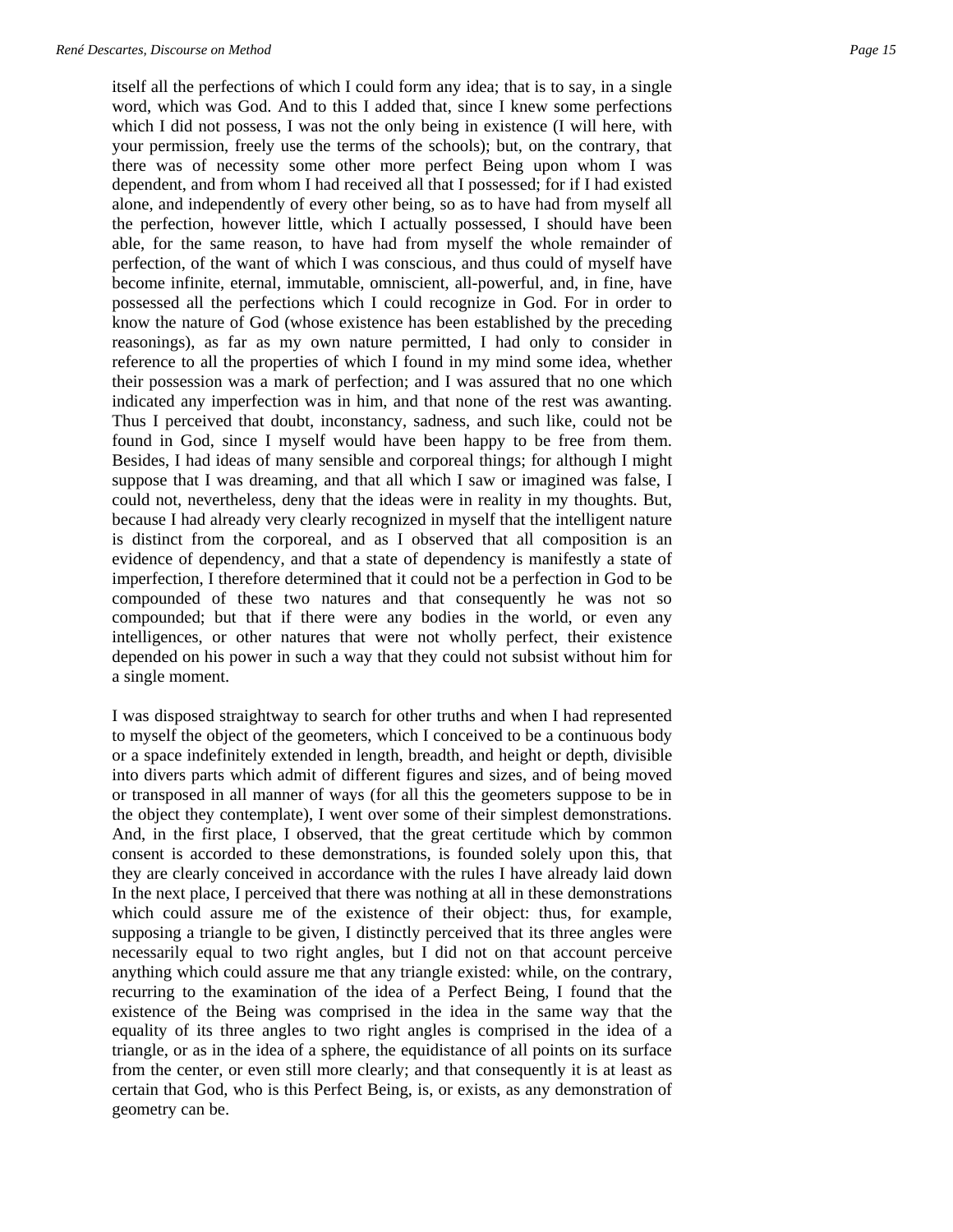But the reason which leads many to persuade them selves that there is a difficulty in knowing this truth, and even also in knowing what their mind really is, is that they never raise their thoughts above sensible objects, and are so accustomed to consider nothing except by way of imagination, which is a mode of thinking limited to material objects, that all that is not imaginable seems to them not intelligible. The truth of this is sufficiently manifest from the single circumstance, that the philosophers of the schools accept as a maxim that there is nothing in the understanding which was not previously in the senses, in which however it is certain that the ideas of God and of the soul have never been; and it appears to me that they who make use of their imagination to comprehend these ideas do exactly the some thing as if, in order to hear sounds or smell odors, they strove to avail themselves of their eyes; unless indeed that there is this difference, that the sense of sight does not afford us an inferior assurance to those of smell or hearing; in place of which, neither our imagination nor our senses can give us assurance of anything unless our understanding intervene.

Finally, if there be still persons who are not sufficiently persuaded of the existence of God and of the soul, by the reasons I have adduced, I am desirous that they should know that all the other propositions, of the truth of which they deem themselves perhaps more assured, as that we have a body, and that there exist stars and an earth, and such like, are less certain; for, although we have a moral assurance of these things, which is so strong that there is an appearance of extravagance in doubting of their existence, yet at the same time no one, unless his intellect is impaired, can deny, when the question relates to a metaphysical certitude, that there is sufficient reason to exclude entire assurance, in the observation that when asleep we can in the same way imagine ourselves possessed of another body and that we see other stars and another earth, when there is nothing of the kind. For how do we know that the thoughts which occur in dreaming are false rather than those other which we experience when awake, since the former are often not less vivid and distinct than the latter? And though men of the highest genius study this question as long as they please, I do not believe that they will be able to give any reason which can be sufficient to remove this doubt, unless they presuppose the existence of God. For, in the first place even the principle which I have already taken as a rule, viz., that all the things which we clearly and distinctly conceive are true, is certain only because God is or exists and because he is a Perfect Being, and because all that we possess is derived from him: whence it follows that our ideas or notions, which to the extent of their clearness and distinctness are real, and proceed from God, must to that extent be true. Accordingly, whereas we not infrequently have ideas or notions in which some falsity is contained, this can only be the case with such as are to some extent confused and obscure, and in this proceed from nothing (participate of negation), that is, exist in us thus confused because we are not wholly perfect. And it is evident that it is not less repugnant that falsity or imperfection, in so far as it is imperfection, should proceed from God, than that truth or perfection should proceed from nothing. But if we did not know that all which we possess of real and true proceeds from a Perfect and Infinite Being, however clear and distinct our ideas might be, we should have no ground on that account for the assurance that they possessed the perfection of being true.

But after the knowledge of God and of the soul has rendered us certain of this rule, we can easily understand that the truth of the thoughts we experience when awake, ought not in the slightest degree to be called in question on account of the illusions of our dreams. For if it happened that an individual, even when asleep, had some very distinct idea, as, for example, if a geometer should discover some new demonstration, the circumstance of his being asleep would not militate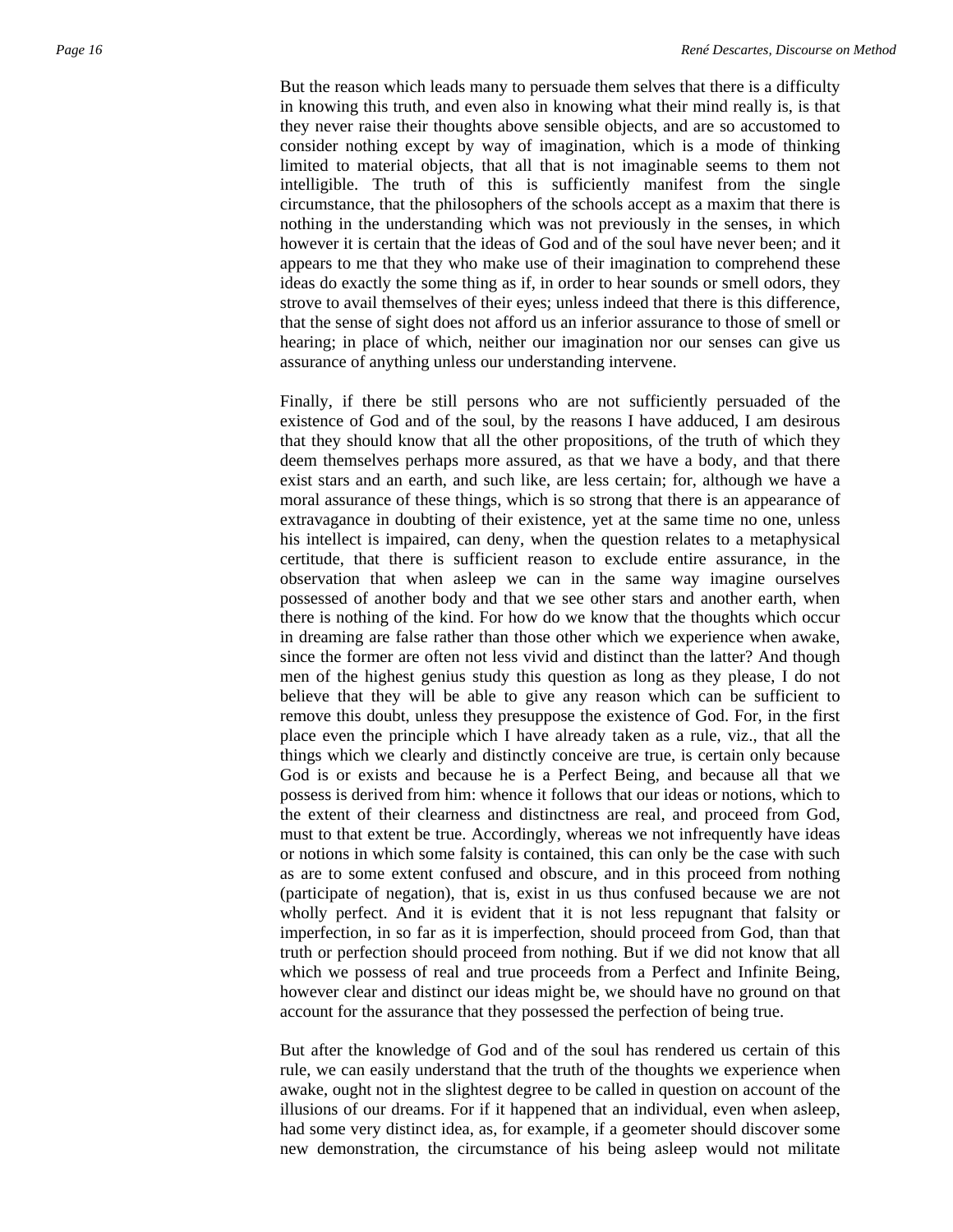against its truth; and as for the most ordinary error of our dreams, which consists in their representing to us various objects in the same way as our external senses, this is not prejudicial, since it leads us very properly to suspect the truth of the ideas of sense; for we are not infrequently deceived in the same manner when awake; as when persons in the jaundice see all objects yellow, or when the stars or bodies at a great distance appear to us much smaller than they are. For, in fine, whether awake or asleep, we ought never to allow ourselves to be persuaded of the truth of anything unless on the evidence of our reason. And it must be noted that I say of our reason, and not of our imagination or of our senses: thus, for example, although we very clearly see the sun, we ought not therefore to determine that it is only of the size which our sense of sight presents; and we may very distinctly imagine the head of a lion joined to the body of a goat, without being therefore shut up to the conclusion that a chimaera exists; for it is not a dictate of reason that what we thus see or imagine is in reality existent; but it plainly tells us that all our ideas or notions contain in them some truth; for otherwise it could not be that God, who is wholly perfect and veracious, should have placed them in us. And because our reasonings are never so clear or so complete during sleep as when we are awake, although sometimes the acts of our imagination are then as lively and distinct, if not more so than in our waking moments, reason further dictates that, since all our thoughts cannot be true because of our partial imperfection, those possessing truth must infallibly be found in the experience of our waking moments rather than in that of our dreams.

#### **PART V**

I would here willingly have proceeded to exhibit the whole chain of truths which I deduced from these primary but as with a view to this it would have been necessary now to treat of many questions in dispute among the earned, with whom I do not wish to be embroiled, I believe that it will be better for me to refrain from this exposition, and only mention in general what these truths are, that the more judicious may be able to determine whether a more special account of them would conduce to the public advantage. I have ever remained firm in my original resolution to suppose no other principle than that of which I have recently availed myself in demonstrating the existence of God and of the soul, and to accept as true nothing that did not appear to me more clear and certain than the demonstrations of the geometers had formerly appeared; and yet I venture to state that not only have I found means to satisfy myself in a short time on all the principal difficulties which are usually treated of in philosophy, but I have also observed certain laws established in nature by God in such a manner, and of which he has impressed on our minds such notions, that after we have reflected sufficiently upon these, we cannot doubt that they are accurately observed in all that exists or takes place in the world and farther, by considering the concatenation of these laws, it appears to me that I have discovered many truths more useful and more important than all I had before learned, or even had expected to learn.

But because I have essayed to expound the chief of these discoveries in a treatise which certain considerations prevent me from publishing, I cannot make the results known more conveniently than by here giving a summary of the contents of this treatise. It was my design to comprise in it all that, before I set myself to write it, I thought I knew of the nature of material objects. But like the painters who, finding themselves unable to represent equally well on a plain surface all the different faces of a solid body, select one of the chief, on which alone they make the light fall, and throwing the rest into the shade, allow them to appear only in so far as they can be seen while looking at the principal one; so, fearing lest I should not be able to compense in my discourse all that was in my mind, I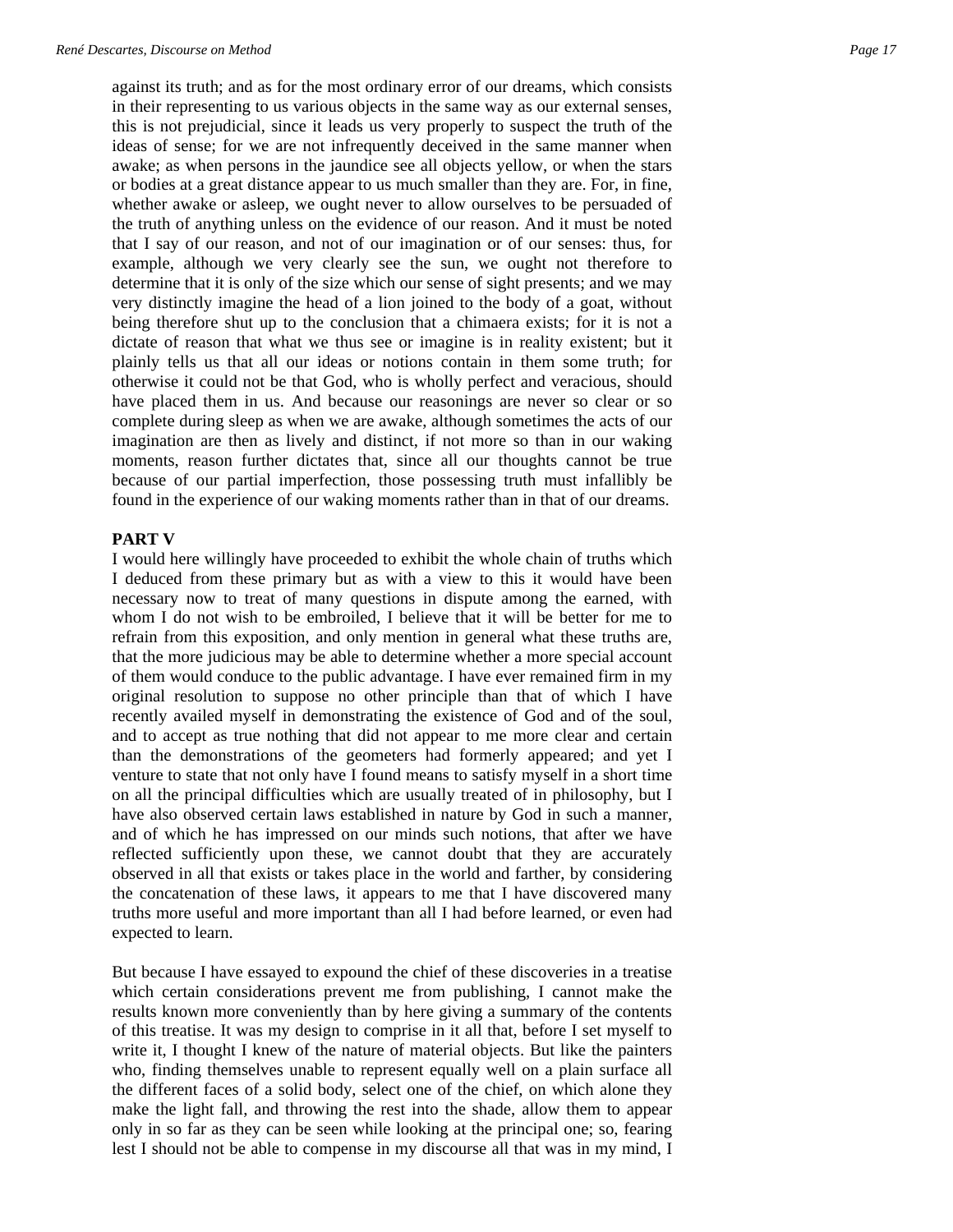resolved to expound singly, though at considerable length, my opinions regarding light; then to take the opportunity of adding something on the sun and the fixed stars, since light almost wholly proceeds from them; on the heavens since they transmit it; on the planets, comets, and earth, since they reflect it; and particularly on all the bodies that are upon the earth, since they are either colored, or transparent, or luminous; and finally on man, since he is the spectator of these objects. Further, to enable me to cast this variety of subjects somewhat into the shade, and to express my judgment regarding them with greater freedom, without being necessitated to adopt or refute the opinions of the learned, I resolved to leave all the people here to their disputes, and to speak only of what would happen in a new world, if God were now to create somewhere in the imaginary spaces matter sufficient to compose one, and were to agitate variously and confusedly the different parts of this matter, so that there resulted a chaos as disordered as the poets ever feigned, and after that did nothing more than lend his ordinary concurrence to nature, and allow her to act in accordance with the laws which he had established. On this supposition, I, in the first place, described this matter, and essayed to represent it in such a manner that to my mind there can be nothing clearer and more intelligible, except what has been recently said regarding God and the soul; for I even expressly supposed that it possessed none of those forms or qualities which are so debated in the schools, nor in general anything the knowledge of which is not so natural to our minds that no one can so much as imagine himself ignorant of it. Besides, I have pointed out what are the laws of nature; and, with no other principle upon which to found my reasonings except the infinite perfection of God, I endeavored to demonstrate all those about which there could be any room for doubt, and to prove that they are such, that even if God had created more worlds, there could have been none in which these laws were not observed. Thereafter, I showed how the greatest part of the matter of this chaos must, in accordance with these laws, dispose and arrange itself in such a way as to present the appearance of heavens; how in the meantime some of its parts must compose an earth and some planets and comets, and others a sun and fixed stars. And, making a digression at this stage on the subject of light, I expounded at considerable length what the nature of that light must be which is found in the sun and the stars, and how thence in an instant of time it traverses the immense spaces of the heavens, and how from the planets and comets it is reflected towards the earth. To this I likewise added much respecting the substance, the situation, the motions, and all the different qualities of these heavens and stars; so that I thought I had said enough respecting them to show that there is nothing observable in the heavens or stars of our system that must not, or at least may not appear precisely alike in those of the system which I described. I came next to speak of the earth in particular, and to show how, even though I had expressly supposed that God had given no weight to the matter of which it is composed, this should not prevent all its parts from tending exactly to its center; how with water and air on its surface, the disposition of the heavens and heavenly bodies, more especially of the moon, must cause a flow and ebb, like in all its circumstances to that observed in our seas, as also a certain current both of water and air from east to west, such as is likewise observed between the tropics; how the mountains, seas, fountains, and rivers might naturally be formed in it, and the metals produced in the mines, and the plants grow in the fields and in general, how all the bodies which are commonly denominated mixed or composite might be generated and, among other things in the discoveries alluded to inasmuch as besides the stars, I knew nothing except fire which produces light, I spared no pains to set forth all that pertains to its nature, -- the manner of its production and support, and to explain how heat is sometimes found without light, and light without heat; to show how it can induce various colors upon different bodies and other diverse qualities; how it reduces some to a liquid state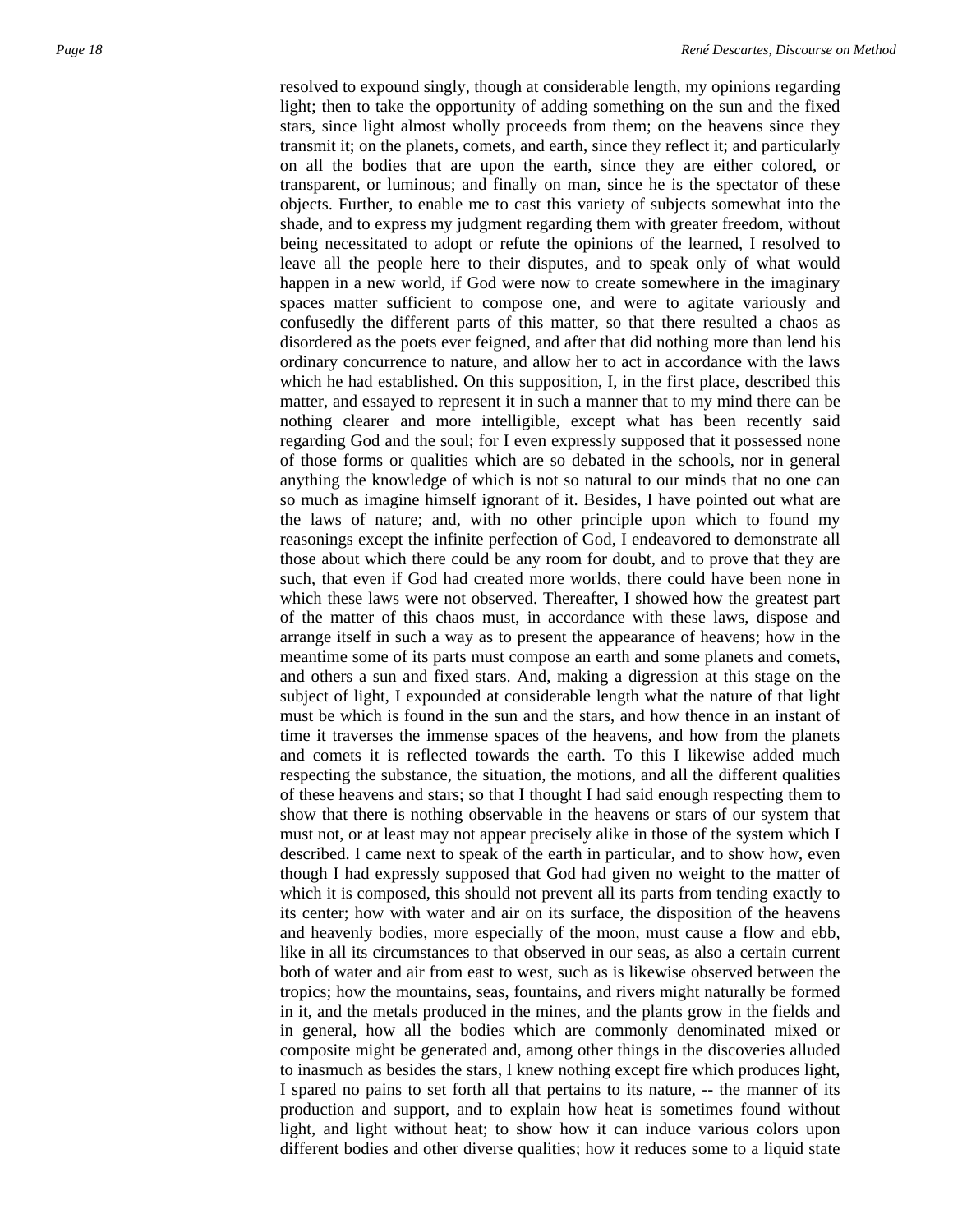and hardens others; how it can consume almost all bodies, or convert them into ashes and smoke; and finally, how from these ashes, by the mere intensity of its action, it forms glass: for as this transmutation of ashes into glass appeared to me as wonderful as any other in nature, I took a special pleasure in describing it. I was not, however, disposed, from these circumstances, to conclude that this world had been created in the manner I described; for it is much more likely that God made it at the first such as it was to be. But this is certain, and an opinion commonly received among theologians, that the action by which he now sustains it is the same with that by which he originally created it; so that even although he had from the beginning given it no other form than that of chaos, provided only he had established certain laws of nature, and had lent it his concurrence to enable it to act as it is wont to do, it may be believed, without discredit to the miracle of creation, that, in this way alone, things purely material might, in course of time, have become such as we observe them at present; and their nature is much more easily conceived when they are beheld coming in this manner gradually into existence, than when they are only considered as produced at once in a finished and perfect state.

From the description of inanimate bodies and plants, I passed to animals, and particularly to man. But since I had not as yet sufficient knowledge to enable me to treat of these in the same manner as of the rest, that is to say, by deducing effects from their causes, and by showing from what elements and in what manner nature must produce them, I remained satisfied with the supposition that God formed the body of man wholly like to one of ours, as well in the external shape of the members as in the internal conformation of the organs, of the same matter with that I had described, and at first placed in it no rational soul, nor any other principle, in room of the vegetative or sensitive soul, beyond kindling in the heart one of those fires without light, such as I had already described, and which I thought was not different from the heat in hay that has been heaped together before it is dry, or that which causes fermentation in new wines before they are run clear of the fruit. For, when I examined the kind of functions which might, as consequences of this supposition, exist in this body, I found precisely all those which may exist in us independently of all power of thinking, and consequently without being in any measure owing to the soul; in other words, to that part of us which is distinct from the body, and of which it has been said above that the nature distinctively consists in thinking, functions in which the animals void of reason may be said wholly to resemble us; but among which I could not discover any of those that, as dependent on thought alone, belong to us as men, while, on the other hand, I did afterwards discover these as soon as I supposed God to have created a rational soul, and to have annexed it to this body in a particular manner which I described.

But, in order to show how I there handled this matter, I mean here to give the explication of the motion of the heart and arteries, which, as the first and most general motion observed in animals, will afford the means of readily determining what should be thought of all the rest. And that there may be less difficulty in understanding what I am about to say on this subject, I advise those who are not versed in anatomy, before they commence the perusal of these observations, to take the trouble of getting dissected in their presence the heart of some large animal possessed of lungs (for this is throughout sufficiently like the human), and to have shown to them its two ventricles or cavities: in the first place, that in the right side, with which correspond two very ample tubes, viz., the hollow vein (vena cava), which is the principal receptacle of the blood, and the trunk of the tree, as it were, of which all the other veins in the body are branches; and the arterial vein (vena arteriosa), inappropriately so denominated, since it is in truth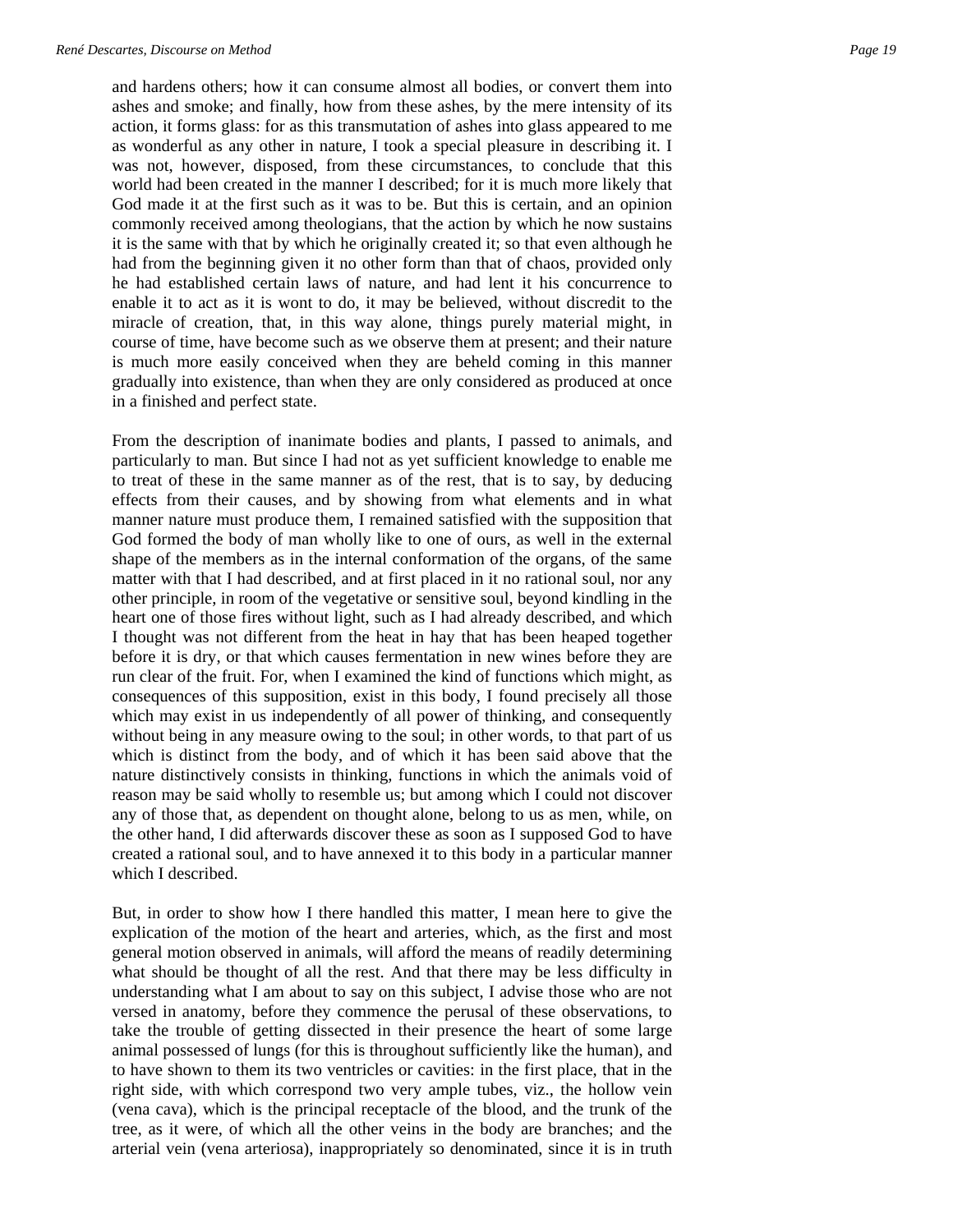only an artery, which, taking its rise in the heart, is divided, after passing out from it, into many branches which presently disperse themselves all over the lungs; in the second place, the cavity in the left side, with which correspond in the same manner two canals in size equal to or larger than the preceding, viz., the venous artery (arteria venosa), likewise inappropriately thus designated, because it is simply a vein which comes from the lungs, where it is divided into many branches, interlaced with those of the arterial vein, and those of the tube called the windpipe, through which the air we breathe enters; and the great artery which, issuing from the heart, sends its branches all over the body. I should wish also that such persons were carefully shown the eleven pellicles which, like so many small valves, open and shut the four orifices that are in these two cavities, viz., three at the entrance of the hollow veins where they are disposed in such a manner as by no means to prevent the blood which it contains from flowing into the right ventricle of the heart, and yet exactly to prevent its flowing out; three at the entrance to the arterial vein, which, arranged in a manner exactly the opposite of the former, readily permit the blood contained in this cavity to pass into the lungs, but hinder that contained in the lungs from returning to this cavity; and, in like manner, two others at the mouth of the venous artery, which allow the blood from the lungs to flow into the left cavity of the heart, but preclude its return; and three at the mouth of the great artery, which suffer the blood to flow from the heart, but prevent its reflux. Nor do we need to seek any other reason for the number of these pellicles beyond this that the orifice of the venous artery being of an oval shape from the nature of its situation, can be adequately closed with two, whereas the others being round are more conveniently closed with three. Besides, I wish such persons to observe that the grand artery and the arterial vein are of much harder and firmer texture than the venous artery and the hollow vein; and that the two last expand before entering the heart, and there form, as it were, two pouches denominated the auricles of the heart, which are composed of a substance similar to that of the heart itself; and that there is always more warmth in the heart than in any other part of the body- and finally, that this heat is capable of causing any drop of blood that passes into the cavities rapidly to expand and dilate, just as all liquors do when allowed to fall drop by drop into a highly heated vessel.

For, after these things, it is not necessary for me to say anything more with a view to explain the motion of the heart, except that when its cavities are not full of blood, into these the blood of necessity flows, - - from the hollow vein into the right, and from the venous artery into the left; because these two vessels are always full of blood, and their orifices, which are turned towards the heart, cannot then be closed. But as soon as two drops of blood have thus passed, one into each of the cavities, these drops which cannot but be very large, because the orifices through which they pass are wide, and the vessels from which they come full of blood, are immediately rarefied, and dilated by the heat they meet with. In this way they cause the whole heart to expand, and at the same time press home and shut the five small valves that are at the entrances of the two vessels from which they flow, and thus prevent any more blood from coming down into the heart, and becoming more and more rarefied, they push open the six small valves that are in the orifices of the other two vessels, through which they pass out, causing in this way all the branches of the arterial vein and of the grand artery to expand almost simultaneously with the heart which immediately thereafter begins to contract, as do also the arteries, because the blood that has entered them has cooled, and the six small valves close, and the five of the hollow vein and of the venous artery open anew and allow a passage to other two drops of blood, which cause the heart and the arteries again to expand as before. And, because the blood which thus enters into the heart passes through these two pouches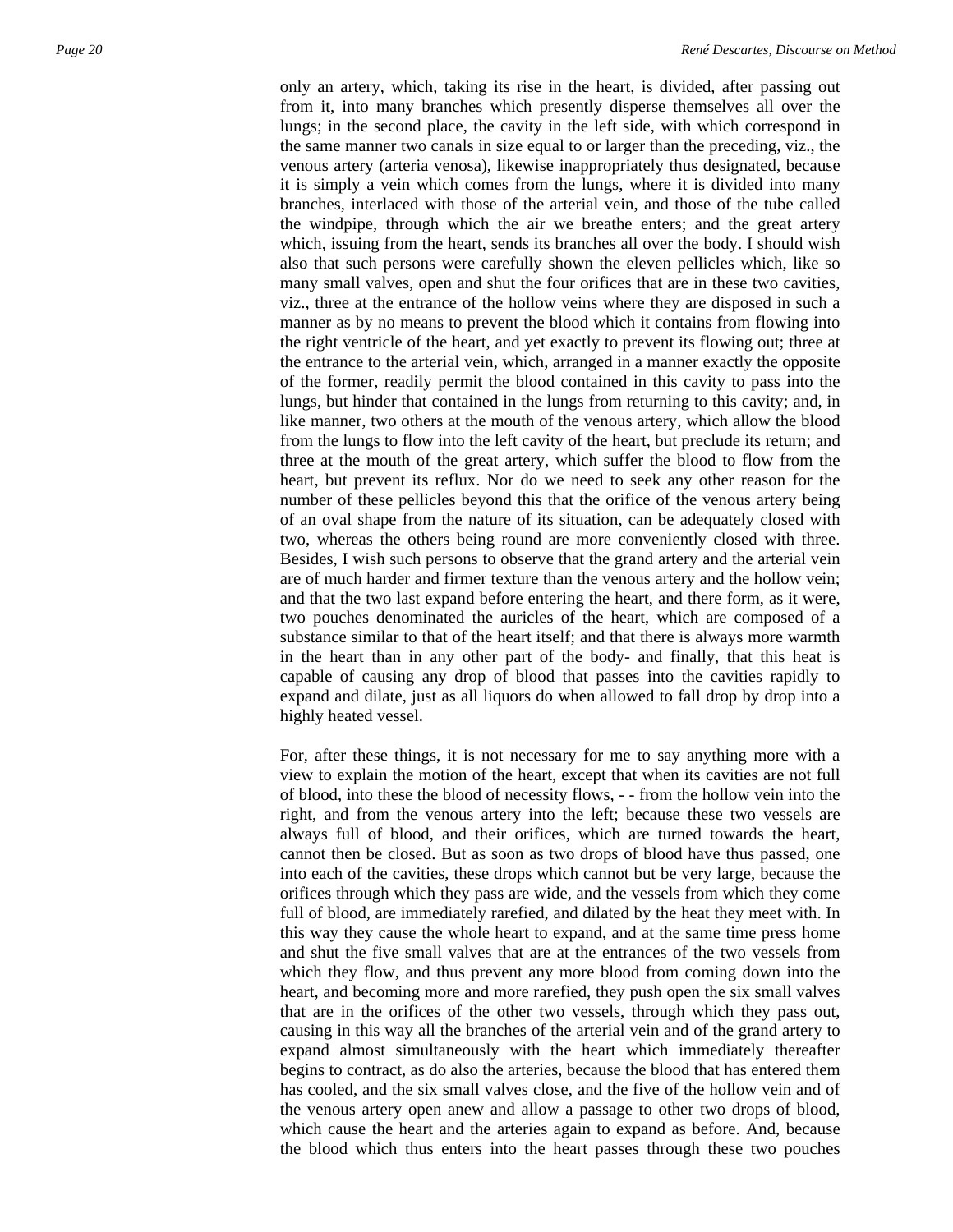called auricles, it thence happens that their motion is the contrary of that of the heart, and that when it expands they contract. But lest those who are ignorant of the force of mathematical demonstrations and who are not accustomed to distinguish true reasons from mere verisimilitudes, should venture. without examination, to deny what has been said, I wish it to be considered that the motion which I have now explained follows as necessarily from the very arrangement of the parts, which may be observed in the heart by the eye alone, and from the heat which may be felt with the fingers, and from the nature of the blood as learned from experience, as does the motion of a clock from the power, the situation, and shape of its counterweights and wheels.

But if it be asked how it happens that the blood in the veins, flowing in this way continually into the heart, is not exhausted, and why the arteries do not become too full, since all the blood which passes through the heart flows into them, I need only mention in reply what has been written by a physician 1 of England, who has the honor of having broken the ice on this subject, and of having been the first to teach that there are many small passages at the extremities of the arteries, through which the blood received by them from the heart passes into the small branches of the veins, whence it again returns to the heart; so that its course amounts precisely to a perpetual circulation. Of this we have abundant proof in the ordinary experience of surgeons, who, by binding the arm with a tie of moderate straitness above the part where they open the vein, cause the blood to flow more copiously than it would have done without any ligature; whereas quite the contrary would happen were they to bind it below; that is, between the hand and the opening, or were to make the ligature above the opening very tight. For it is manifest that the tie, moderately straightened, while adequate to hinder the blood already in the arm from returning towards the heart by the veins, cannot on that account prevent new blood from coming forward through the arteries, because these are situated below the veins, and their coverings, from their greater consistency, are more difficult to compress; and also that the blood which comes from the heart tends to pass through them to the hand with greater force than it does to return from the hand to the heart through the veins. And since the latter current escapes from the arm by the opening made in one of the veins, there must of necessity be certain passages below the ligature, that is, towards the extremities of the arm through which it can come thither from the arteries. This physician likewise abundantly establishes what he has advanced respecting the motion of the blood, from the existence of certain pellicles, so disposed in various places along the course of the veins, in the manner of small valves, as not to permit the blood to pass from the middle of the body towards the extremities, but only to return from the extremities to the heart; and farther, from experience which shows that all the blood which is in the body may flow out of it in a very short time through a single artery that has been cut, even although this had been closely tied in the immediate neighborhood of the heart and cut between the heart and the ligature, so as to prevent the supposition that the blood flowing out of it could come from any other quarter than the heart.

But there are many other circumstances which evince that what I have alleged is the true cause of the motion of the blood: thus, in the first place, the difference that is observed between the blood which flows from the veins, and that from the arteries, can only arise from this, that being rarefied, and, as it were, distilled by passing through the heart, it is thinner, and more vivid, and warmer immediately after leaving the heart, in other words, when in the arteries, than it was a short time before passing into either, in other words, when it was in the veins; and if attention be given, it will be found that this difference is very marked only in the neighborhood of the heart; and is not so evident in parts more remote from it. In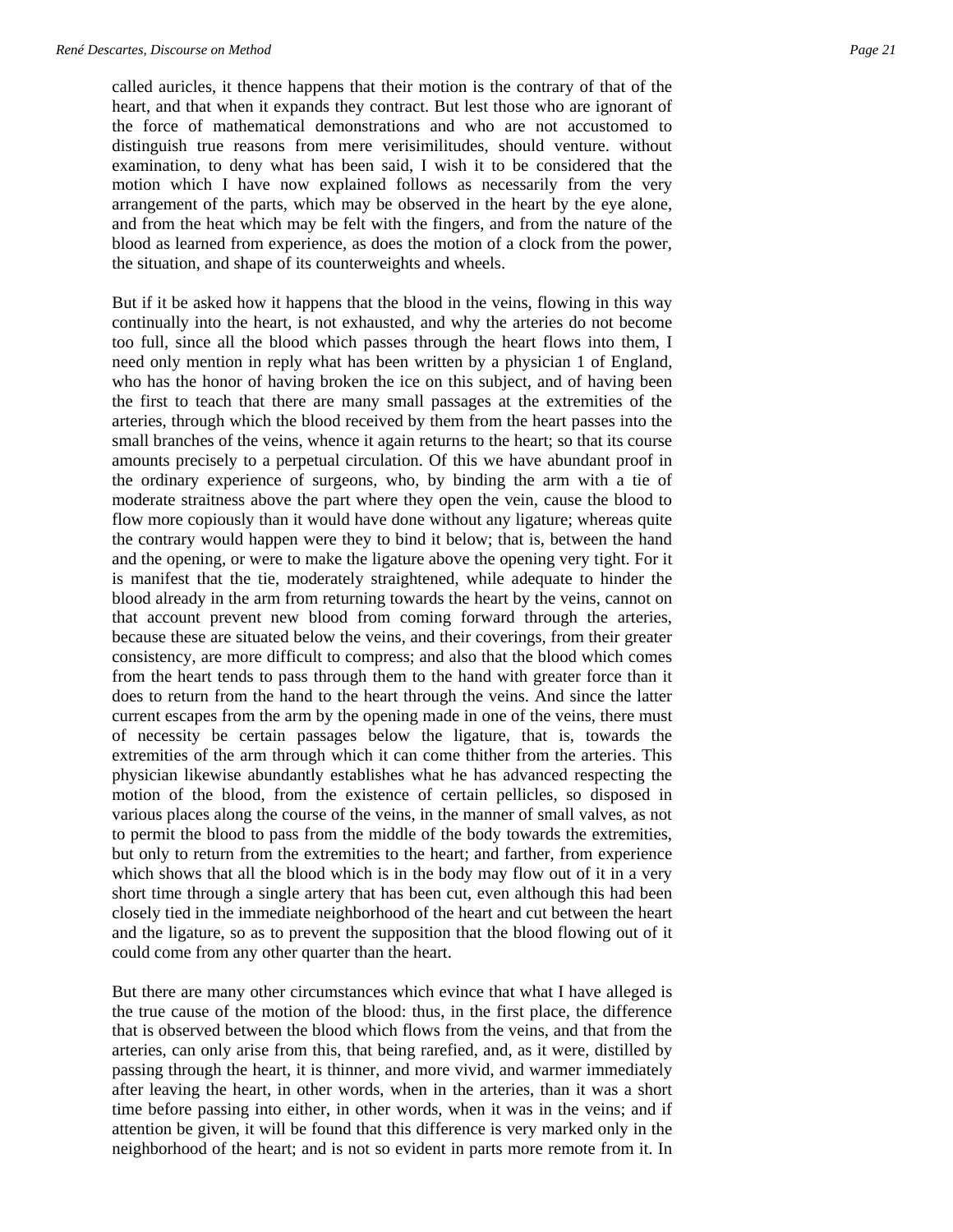the next place, the consistency of the coats of which the arterial vein and the great artery are composed, sufficiently shows that the blood is impelled against them with more force than against the veins. And why should the left cavity of the heart and the great artery be wider and larger than the right cavity and the arterial vein, were it not that the blood of the venous artery, having only been in the lungs after it has passed through the heart, is thinner, and rarefies more readily, and in a higher degree, than the blood which proceeds immediately from the hollow vein? And what can physicians conjecture from feeling the pulse unless they know that according as the blood changes its nature it can be rarefied by the warmth of the heart, in a higher or lower degree, and more or less quickly than before? And if it be inquired how this heat is communicated to the other members, must it not be admitted that this is effected by means of the blood, which, passing through the heart, is there heated anew, and thence diffused over all the body? Whence it happens, that if the blood be withdrawn from any part, the heat is likewise withdrawn by the same means; and although the heart were as-hot as glowing iron, it would not be capable of warming the feet and hands as at present, unless it continually sent thither new blood. We likewise perceive from this, that the true use of respiration is to bring sufficient fresh air into the lungs, to cause the blood which flows into them from the right ventricle of the heart, where it has been rarefied and, as it were, changed into vapors, to become thick, and to convert it anew into blood, before it flows into the left cavity, without which process it would be unfit for the nourishment of the fire that is there. This receives confirmation from the circumstance, that it is observed of animals destitute of lungs that they have also but one cavity in the heart, and that in children who cannot use them while in the womb, there is a hole through which the blood flows from the hollow vein into the left cavity of the heart, and a tube through which it passes from the arterial vein into the grand artery without passing through the lung. In the next place, how could digestion be carried on in the stomach unless the heart communicated heat to it through the arteries, and along with this certain of the more fluid parts of the blood, which assist in the dissolution of the food that has been taken in? Is not also the operation which converts the juice of food into blood easily comprehended, when it is considered that it is distilled by passing and repassing through the heart perhaps more than one or two hundred times in a day? And what more need be adduced to explain nutrition, and the production of the different humors of the body, beyond saying, that the force with which the blood, in being rarefied, passes from the heart towards the extremities of the arteries, causes certain of its parts to remain in the members at which they arrive, and there occupy the place of some others expelled by them; and that according to the situation, shape, or smallness of the pores with which they meet, some rather than others flow into certain parts, in the same way that some sieves are observed to act, which, by being variously perforated, serve to separate different species of grain? And, in the last place, what above all is here worthy of observation, is the generation of the animal spirits, which are like a very subtle wind, or rather a very pure and vivid flame which, continually ascending in great abundance from the heart to the brain, thence penetrates through the nerves into the muscles, and gives motion to all the members; so that to account for other parts of the blood which, as most agitated and penetrating, are the fittest to compose these spirits, proceeding towards the brain, it is not necessary to suppose any other cause, than simply, that the arteries which carry them thither proceed from the heart in the most direct lines, and that, according to the rules of mechanics which are the same with those of nature, when many objects tend at once to the same point where there is not sufficient room for all (as is the case with the parts of the blood which flow forth from the left cavity of the heart and tend towards the brain), the weaker and less agitated parts must necessarily be driven aside from that point by the stronger which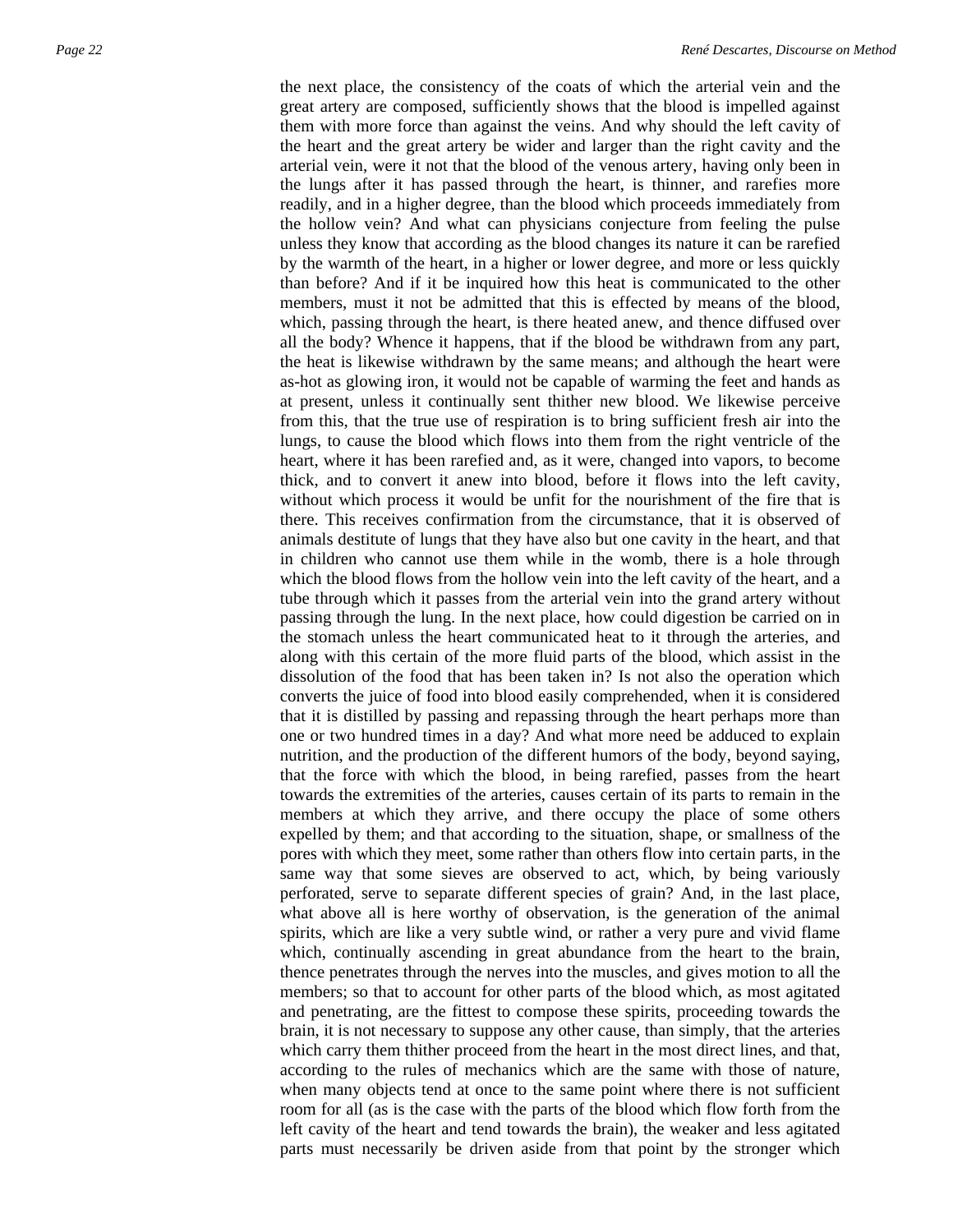alone in this way reach it I had expounded all these matters with sufficient minuteness in the treatise which I formerly thought of publishing. And after these, I had shown what must be the fabric of the nerves and muscles of the human body to give the animal spirits contained in it the power to move the members, as when we see heads shortly after they have been struck off still move and bite the earth, although no longer animated; what changes must take place in the brain to produce waking, sleep, and dreams; how light, sounds, odors, tastes, heat, and all the other qualities of external objects impress it with different ideas by means of the senses; how hunger, thirst, and the other internal affections can likewise impress upon it divers ideas; what must be understood by the common sense (sensus communis) in which these ideas are received, by the memory which retains them, by the fantasy which can change them in various ways, and out of them compose new ideas, and which, by the same means, distributing the animal spirits through the muscles, can cause the members of such a body to move in as many different ways, and in a manner as suited, whether to the objects that are presented to its senses or to its internal affections, as can take place in our own case apart from the guidance of the will. Nor will this appear at all strange to those who are acquainted with the variety of movements performed by the different automata, or moving machines fabricated by human industry, and that with help of but few pieces compared with the great multitude of bones, muscles, nerves, arteries, veins, and other parts that are found in the body of each animal. Such persons will look upon this body as a machine made by the hands of God, which is incomparably better arranged, and adequate to movements more admirable than is any machine of human invention. And here I specially stayed to show that, were there such machines exactly resembling organs and outward form an ape or any other irrational animal, we could have no means of knowing that they were in any respect of a different nature from these animals; but if there were machines bearing the image of our bodies, and capable of imitating our actions as far as it is morally possible, there would still remain two most certain tests whereby to know that they were not therefore really men. Of these the first is that they could never use words or other signs arranged in such a manner as is competent to us in order to declare our thoughts to others: for we may easily conceive a machine to be so constructed that it emits vocables, and even that it emits some correspondent to the action upon it of external objects which cause a change in its organs; for example, if touched in a particular place it may demand what we wish to say to it; if in another it may cry out that it is hurt, and such like; but not that it should arrange them variously so as appositely to reply to what is said in its presence, as men of the lowest grade of intellect can do. The second test is, that although such machines might execute many things with equal or perhaps greater perfection than any of us, they would, without doubt, fail in certain others from which it could be discovered that they did not act from knowledge, but solely from the disposition of their organs: for while reason is an universal instrument that is alike available on every occasion, these organs, on the contrary, need a particular arrangement for each particular action; whence it must be morally impossible that there should exist in any machine a diversity of organs sufficient to enable it to act in all the occurrences of life, in the way in which our reason enables us to act. Again, by means of these two tests we may likewise know the difference between men and brutes. For it is highly deserving of remark, that there are no men so dull and stupid, not even idiots, as to be incapable of joining together different words, and thereby constructing a declaration by which to make their thoughts understood; and that on the other hand, there is no other animal, however perfect or happily circumstanced, which can do the like. Nor does this inability arise from want of organs: for we observe that magpies and parrots can utter words like ourselves, and are yet unable to speak as we do, that is, so as to show that they understand what they say; in place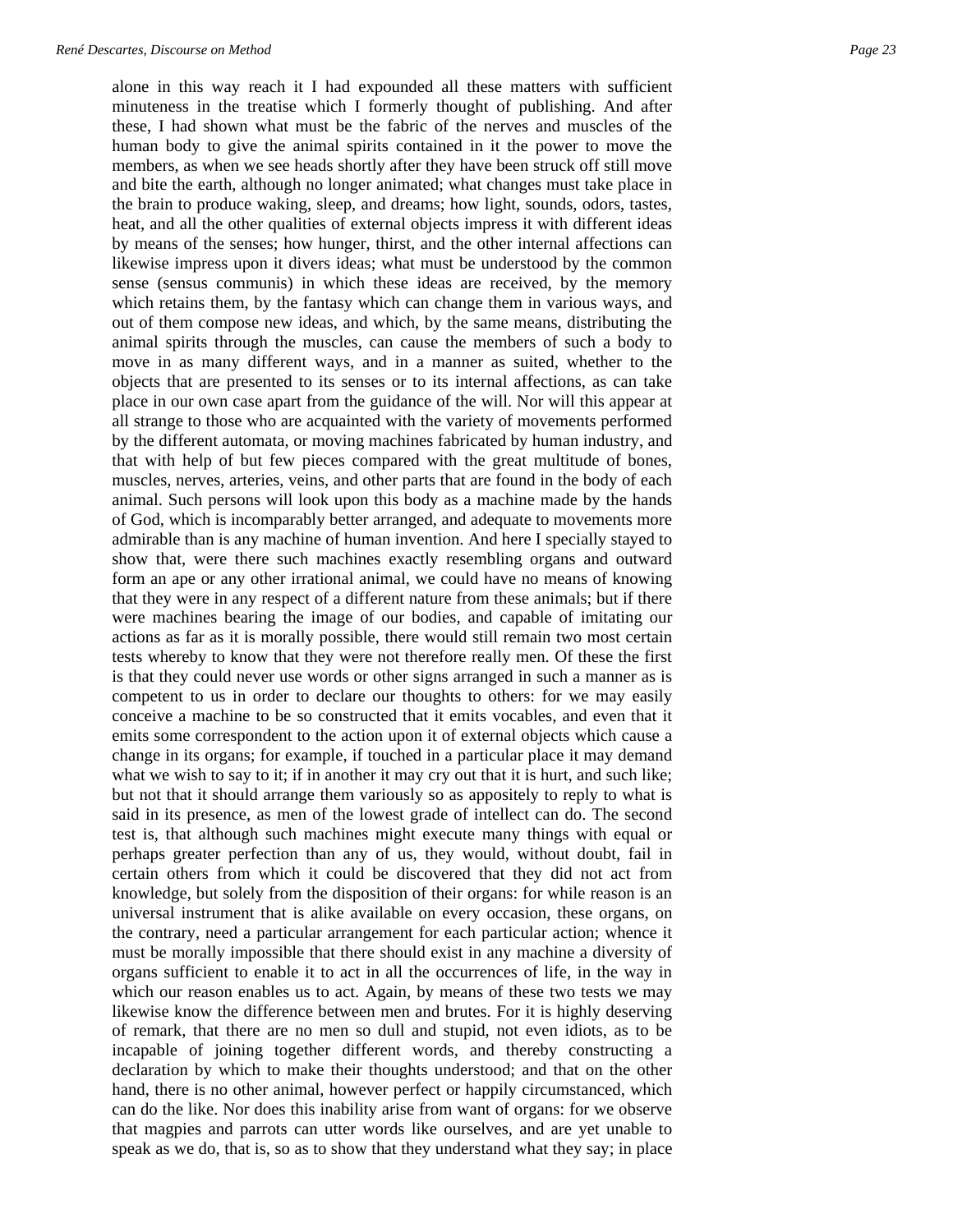of which men born deaf and dumb, and thus not less, but rather more than the brutes, destitute of the organs which others use in speaking, are in the habit of spontaneously inventing certain signs by which they discover their thoughts to those who, being usually in their company, have leisure to learn their language. And this proves not only that the brutes have less reason than man, but that they have none at all: for we see that very little is required to enable a person to speak; and since a certain inequality of capacity is observable among animals of the same species, as well as among men, and since some are more capable of being instructed than others, it is incredible that the most perfect ape or parrot of its species, should not in this be equal to the most stupid infant of its kind or at least to one that was crack-brained, unless the soul of brutes were of a nature wholly different from ours. And we ought not to confound speech with the natural movements which indicate the passions, and can be imitated by machines as well as manifested by animals; nor must it be thought with certain of the ancients, that the brutes speak, although we do not understand their language. For if such were the case, since they are endowed with many organs analogous to ours, they could as easily communicate their thoughts to us as to their fellows. It is also very worthy of remark, that, though there are many animals which manifest more industry than we in certain of their actions, the same animals are yet observed to show none at all in many others: so that the circumstance that they do better than we does not prove that they are endowed with mind, for it would thence follow that they possessed greater reason than any of us, and could surpass us in all things; on the contrary, it rather proves that they are destitute of reason, and that it is nature which acts in them according to the disposition of their organs: thus it is seen, that a clock composed only of wheels and weights can number the hours and measure time more exactly than we with all our skin.

I had after this described the reasonable soul, and shown that it could by no means be educed from the power of matter, as the other things of which I had spoken, but that it must be expressly created; and that it is not sufficient that it be lodged in the human body exactly like a pilot in a ship, unless perhaps to move its members, but that it is necessary for it to be joined and united more closely to the body, in order to have sensations and appetites similar to ours, and thus constitute a real man. I here entered, in conclusion, upon the subject of the soul at considerable length, because it is of the greatest moment: for after the error of those who deny the existence of God, an error which I think I have already sufficiently refuted, there is none that is more powerful in leading feeble minds astray from the straight path of virtue than the supposition that the soul of the brutes is of the same nature with our own; and consequently that after this life we have nothing to hope for or fear, more than flies and ants; in place of which, when we know how far they differ we much better comprehend the reasons which establish that the soul is of a nature wholly independent of the body, and that consequently it is not liable to die with the latter and, finally, because no other causes are observed capable of destroying it, we are naturally led thence to judge that it is immortal.

## **PART VI**

Three years have now elapsed since I finished the treatise containing all these matters; and I was beginning to revise it, with the view to put it into the hands of a printer, when I learned that persons to whom I greatly defer, and whose authority over my actions is hardly less influential than is my own reason over my thoughts, had condemned a certain doctrine in physics, published a short time previously by another individual to which I will not say that I adhered, but only that, previously to their censure I had observed in it nothing which I could imagine to be prejudicial either to religion or to the state, and nothing therefore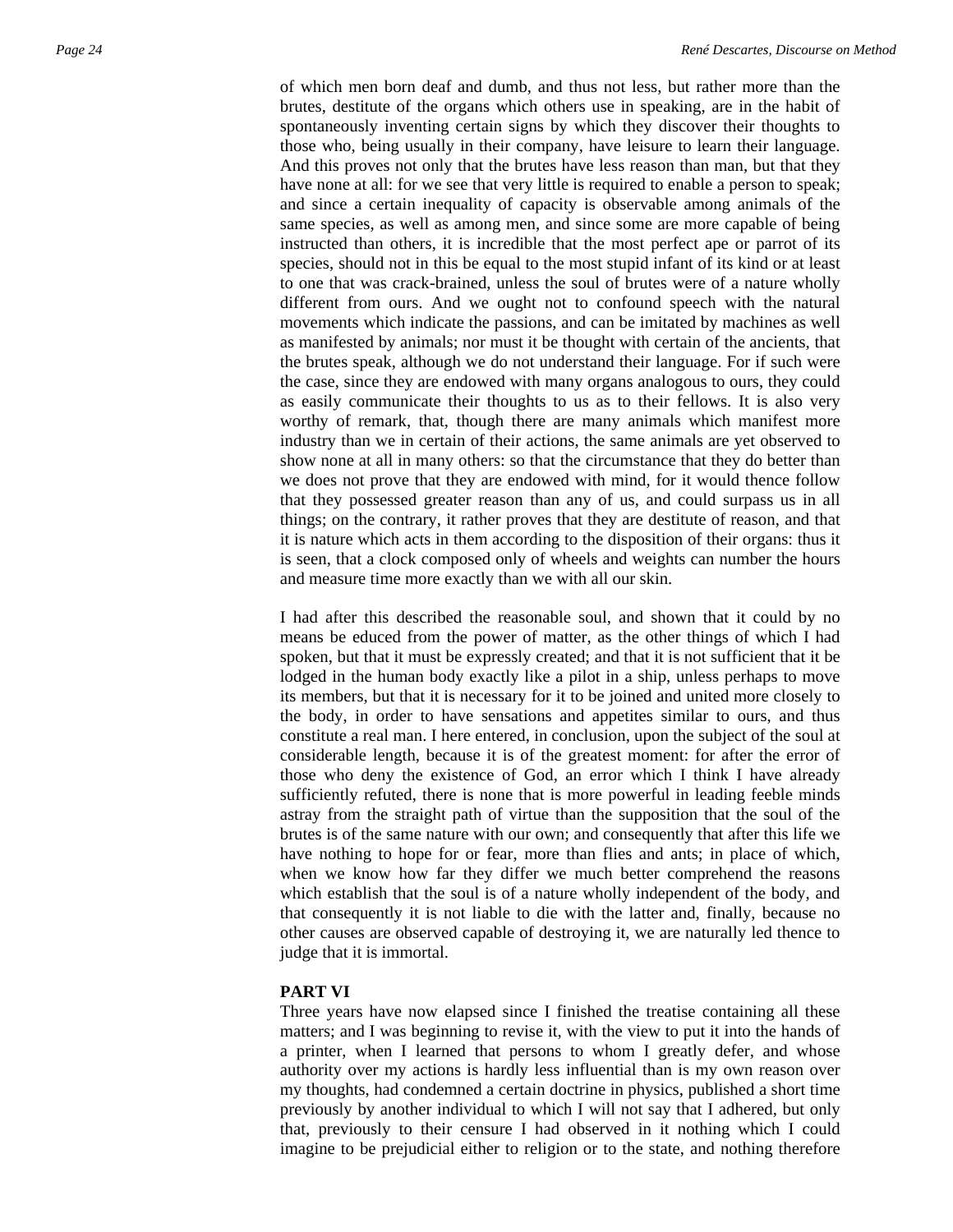which would have prevented me from giving expression to it in writing, if reason had persuaded me of its truth; and this led me to fear lest among my own doctrines likewise some one might be found in which I had departed from the truth, notwithstanding the great care I have always taken not to accord belief to new opinions of which I had not the most certain demonstrations, and not to give expression to aught that might tend to the hurt of any one. This has been sufficient to make me alter my purpose of publishing them; for although the reasons by which I had been induced to take this resolution were very strong, yet my inclination, which has always been hostile to writing books, enabled me immediately to discover other considerations sufficient to excuse me for not undertaking the task. And these reasons, on one side and the other, are such, that not only is it in some measure my interest here to state them, but that of the public, perhaps, to know them.

I have never made much account of what has proceeded from my own mind; and so long as I gathered no other advantage from the method I employ beyond satisfying myself on some difficulties belonging to the speculative sciences, or endeavoring to regulate my actions according to the principles it taught me, I never thought myself bound to publish anything respecting it. For in what regards manners, every one is so full of his own wisdom, that there might be found as many reformers as heads, if any were allowed to take upon themselves the task of mending them, except those whom God has constituted the supreme rulers of his people or to whom he has given sufficient grace and zeal to be prophets; and although my speculations greatly pleased myself, I believed that others had theirs, which perhaps pleased them still more. But as soon as I had acquired some general notions respecting physics, and beginning to make trial of them in various particular difficulties, had observed how far they can carry us, and how much they differ from the principles that have been employed up to the present time, I believed that I could not keep them concealed without sinning grievously against the law by which we are bound to promote, as far as in us lies, the general good of mankind. For by them I perceived it to be possible to arrive at knowledge highly useful in life; and in room of the speculative philosophy usually taught in the schools, to discover a practical, by means of which, knowing the force and action of fire, water, air the stars, the heavens, and all the other bodies that surround us, as distinctly as we know the various crafts of our artisans, we might also apply them in the same way to all the uses to which they are adapted, and thus render ourselves the lords and possessors of nature. And this is a result to be desired, not only in order to the invention of an infinity of arts, by which we might be enabled to enjoy without any trouble the fruits of the earth, and all its comforts, but also and especially for the preservation of health, which is without doubt, of all the blessings of this life, the first and fundamental one; for the mind is so intimately dependent upon the condition and relation of the organs of the body, that if any means can ever be found to render men wiser and more ingenious than hitherto, I believe that it is in medicine they must be sought for. It is true that the science of medicine, as it now exists, contains few things whose utility is very remarkable: but without any wish to depreciate it, I am confident that there is no one, even among those whose profession it is, who does not admit that all at present known in it is almost nothing in comparison of what remains to be discovered; and that we could free ourselves from an infinity of maladies of body as well as of mind, and perhaps also even from the debility of age, if we had sufficiently ample knowledge of their causes, and of all the remedies provided for us by nature. But since I designed to employ my whole life in the search after so necessary a science, and since I had fallen in with a path which seems to me such, that if any one follow it he must inevitably reach the end desired, unless he be hindered either by the shortness of life or the want of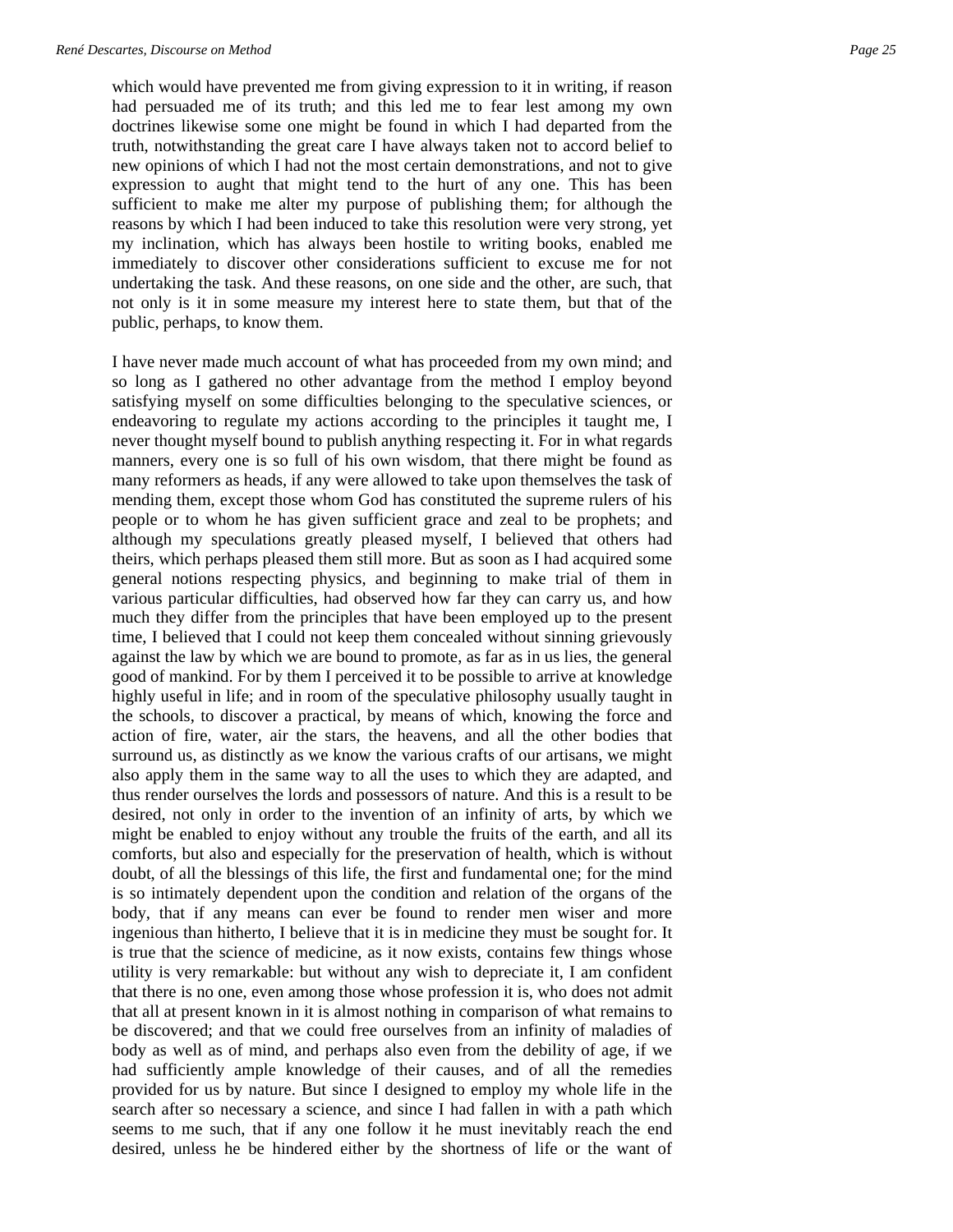experiments, I judged that there could be no more effectual provision against these two impediments than if I were faithfully to communicate to the public all the little I might myself have found, and incite men of superior genius to strive to proceed farther, by contributing, each according to his inclination and ability, to the experiments which it would be necessary to make, and also by informing the public of all they might discover, so that, by the last beginning where those before them had left off, and thus connecting the lives and labours of many, we might collectively proceed much farther than each by himself could do.

I remarked, moreover, with respect to experiments, that they become always more necessary the more one is advanced in knowledge; for, at the commencement, it is better to make use only of what is spontaneously presented to our senses, and of which we cannot remain ignorant, provided we bestow on it any reflection, however slight, than to concern ourselves about more uncommon and recondite phenomena: the reason of which is, that the more uncommon often only mislead us so long as the causes of the more ordinary are still unknown; and the circumstances upon which they depend are almost always so special and minute as to be highly difficult to detect. But in this I have adopted the following order: first, I have essayed to find in general the principles, or first causes of all that is or can be in the world, without taking into consideration for this end anything but God himself who has created it, and without educing them from any other source than from certain germs of truths naturally existing in our minds In the second place, I examined what were the first and most ordinary effects that could be deduced from these causes; and it appears to me that, in this way, I have found heavens, stars, an earth, and even on the earth water, air, fire, minerals, and some other things of this kind, which of all others are the most common and simple, and hence the easiest to know. Afterwards when I wished to descend to the more particular, so many diverse objects presented themselves to me, that I believed it to be impossible for the human mind to distinguish the forms or species of bodies that are upon the earth, from an infinity of others which might have been, if it had pleased God to place them there, or consequently to apply them to our use, unless we rise to causes through their effects, and avail ourselves of many particular experiments. Thereupon, turning over in my mind I the objects that had ever been presented to my senses I freely venture to state that I have never observed any which I could not satisfactorily explain by the principles had discovered. But it is necessary also to confess that the power of nature is so ample and vast, and these principles so simple and general, that I have hardly observed a single particular effect which I cannot at once recognize as capable of being deduced in man different modes from the principles, and that my greatest difficulty usually is to discover in which of these modes the effect is dependent upon them; for out of this difficulty cannot otherwise extricate myself than by again seeking certain experiments, which may be such that their result is not the same, if it is in the one of these modes at we must explain it, as it would be if it were to be explained in the other. As to what remains, I am now in a position to discern, as I think, with sufficient clearness what course must be taken to make the majority those experiments which may conduce to this end: but I perceive likewise that they are such and so numerous, that neither my hands nor my income, though it were a thousand times larger than it is, would be sufficient for them all; so that according as henceforward I shall have the means of making more or fewer experiments, I shall in the same proportion make greater or less progress in the knowledge of nature. This was what I had hoped to make known by the treatise I had written, and so clearly to exhibit the advantage that would thence accrue to the public, as to induce all who have the common good of man at heart, that is, all who are virtuous in truth, and not merely in appearance, or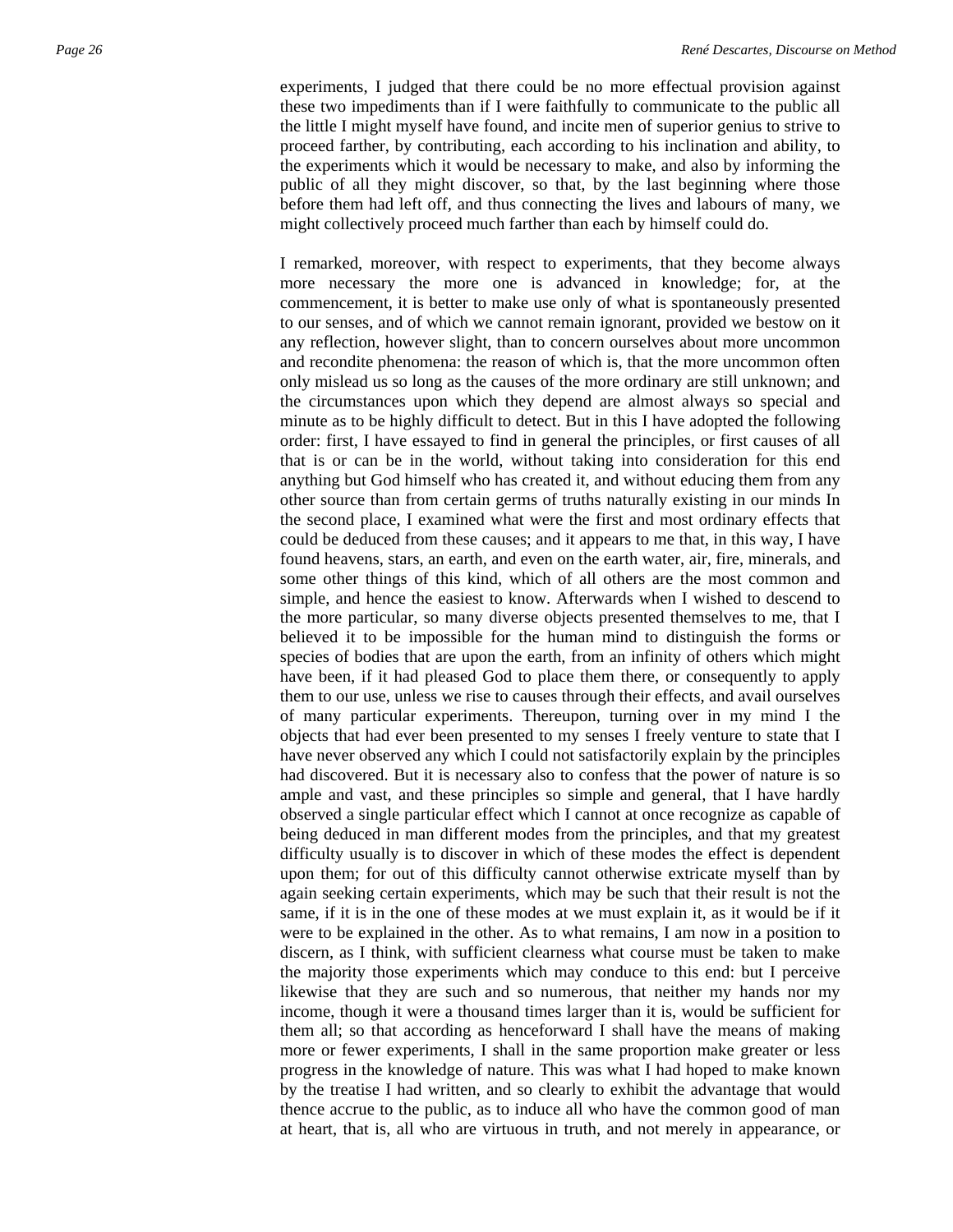according to opinion, as well to communicate to me the experiments they had already made, as to assist me in those that remain to be made.

But since that time other reasons have occurred to me, by which I have been led to change my opinion, and to think that I ought indeed to go on committing to writing all the results which I deemed of any moment, as soon as I should have tested their truth, and to bestow the same care upon them as I would have done had it been my design to publish them. This course commended itself to me, as well because I thus afforded myself more ample inducement to examine them thoroughly, for doubtless that is always more narrowly scrutinized which we believe will be read by many, than that which is written merely for our private use (and frequently what has seemed to me true when I first conceived it, has appeared false when I have set about committing it to writing), as because I thus lost no opportunity of advancing the interests of the public, as far as in me lay, and since thus likewise, if my writings possess any value, those into whose hands they may fall after my death may be able to put them to what use they deem proper. But I resolved by no means to consent to their publication during my lifetime, lest either the oppositions or the controversies to which they might give rise, or even the reputation, such as it might be, which they would acquire for me, should be any occasion of my losing the time that I had set apart for my own improvement. For though it be true that every one is bound to promote to the extent of his ability the good of others, and that to be useful to no one is really to be worthless, yet it is likewise true that our cares ought to extend beyond the present, and it is good to omit doing what might perhaps bring some profit to the living, when we have in view the accomplishment of other ends that will be of much greater advantage to posterity. And in truth, I am quite willing it should be known that the little I have hitherto learned is almost nothing in comparison with that of which I am ignorant, and to the knowledge of which I do not despair of being able to attain; for it is much the same with those who gradually discover truth in the sciences, as with those who when growing rich find less difficulty in making great acquisitions, than they formerly experienced when poor in making acquisitions of much smaller amount. Or they may be compared to the commanders of armies, whose forces usually increase in proportion to their victories, and who need greater prudence to keep together the residue of their troops after a defeat than after a victory to take towns and provinces. For he truly engages in battle who endeavors to surmount all the difficulties and errors which prevent him from reaching the knowledge of truth, and he is overcome in fight who admits a false opinion touching a matter of any generality and importance, and he requires thereafter much more skill to recover his former position than to make great advances when once in possession of thoroughly ascertained principles. As for myself, if I have succeeded in discovering any truths in the sciences (and I trust that what is contained in this volume 1 will show that I have found some), I can declare that they are but the consequences and results of five or six principal difficulties which I have surmounted, and my encounters with which I reckoned as battles in which victory declared for me. I will not hesitate even to avow my belief that nothing further is wanting to enable me fully to realize my designs than to gain two or three similar victories; and that I am not so far advanced in years but that, according to the ordinary course of nature, I may still have sufficient leisure for this end. But I conceive myself the more bound to husband the time that remains the greater my expectation of being able to employ it aright, and I should doubtless have much to rob me of it, were I to publish the principles of my physics: for although they are almost all so evident that to assent to them no more is needed than simply to understand them, and although there is not one of them of which I do not expect to be able to give demonstration, yet, as it is impossible that they can be in accordance with all the diverse opinions of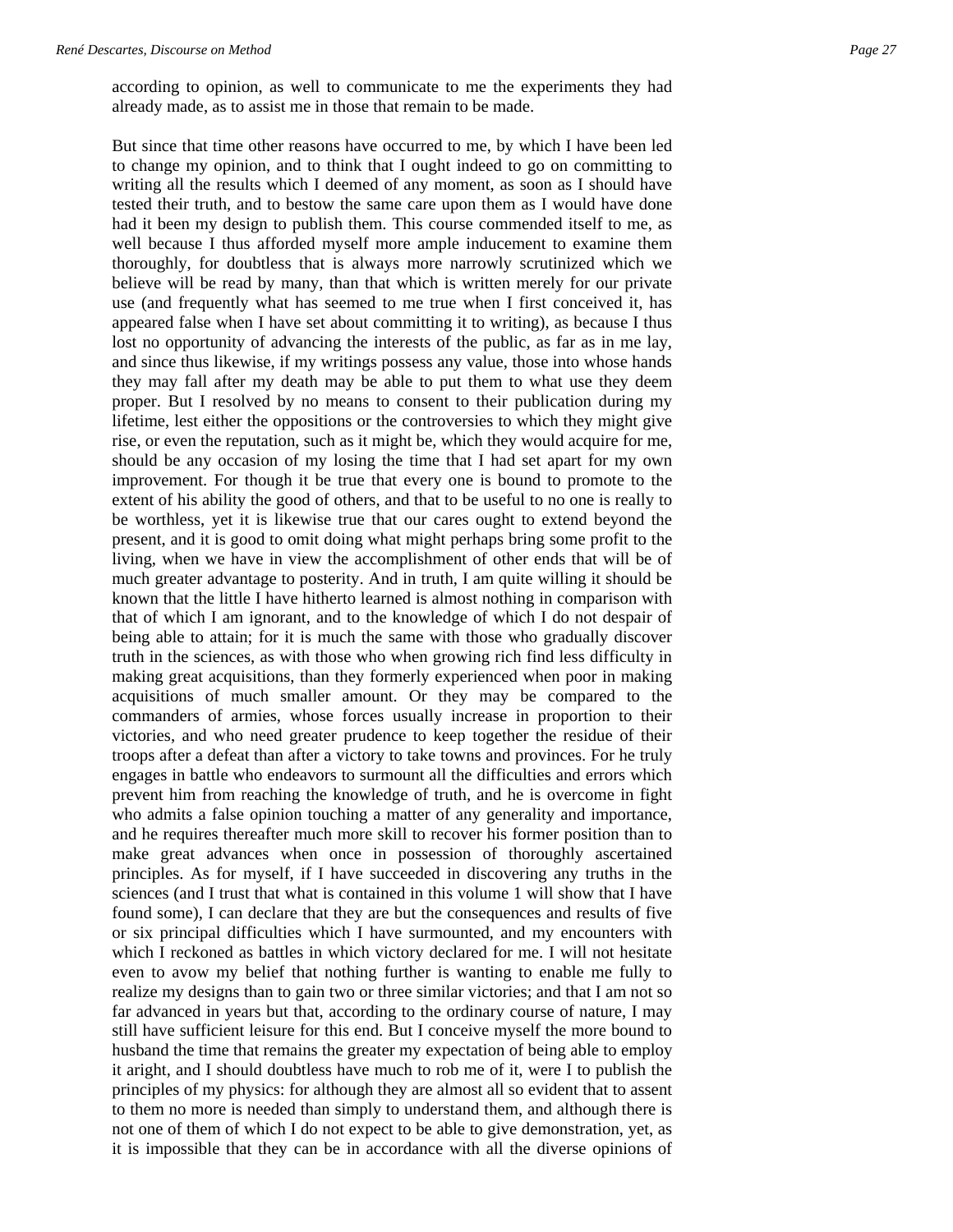others, I foresee that I should frequently be turned aside from my grand design, on occasion of the opposition which they would be sure to awaken.

It may be said, that these oppositions would be useful both in making me aware of my errors, and, if my speculations contain anything of value, in bringing others to a fuller understanding of it; and still farther, as many can see better than one, in leading others who are now beginning to avail themselves of my principles, to assist me in turn with their discoveries. But though I recognize my extreme liability to error, and scarce ever trust to the first thoughts which occur to me, yet-the experience I have had of possible objections to my views prevents me from anticipating any profit from them. For I have already had frequent proof of the judgments, as well of those I esteemed friends, as of some others to whom I thought I was an object of indifference, and even of some whose malignancy and envy would, I knew, determine them to endeavor to discover what partiality concealed from the eyes of my friends. But it has rarely happened that anything has been objected to me which I had myself altogether overlooked, unless it were something far removed from the subject: so that I have never met with a single critic of my opinions who did not appear to me either less rigorous or less equitable than myself. And further, I have never observed that any truth before unknown has been brought to light by the disputations that are practised in the schools; for while each strives for the victory, each is much more occupied in making the best of mere verisimilitude, than in weighing the reasons on both sides of the question; and those who have been long good advocates are not afterwards on that account the better judges.

As for the advantage that others would derive from the communication of my thoughts, it could not be very great; because I have not yet so far prosecuted them as that much does not remain to be added before they can be applied to practice. And I think I may say without vanity, that if there is any one who can carry them out that length, it must be myself rather than another: not that there may not be in the world many minds incomparably superior to mine, but because one cannot so well seize a thing and make it one's own, when it has been learned from another, as when one has himself discovered it. And so true is this of the present subject that, though I have often explained some of my opinions to persons of much acuteness, who, whilst I was speaking, appeared to understand them very distinctly, yet, when they repeated them, I have observed that they almost always changed them to such an extent that I could no longer acknowledge them as mine. I am glad, by the way, to take this opportunity of requesting posterity never to believe on hearsay that anything has proceeded from me which has not been published by myself; and I am not at all astonished at the extravagances attributed to those ancient philosophers whose own writings we do not possess; whose thoughts, however, I do not on that account suppose to have been really absurd, seeing they were among the ablest men of their times, but only that these have been falsely represented to us. It is observable, accordingly, that scarcely in a single instance has any one of their disciples surpassed them; and I am quite sure that the most devoted of the present followers of Aristotle would think themselves happy if they had as much knowledge of nature as he possessed, were it even under the condition that they should never afterwards attain to higher. In this respect they are like the ivy which never strives to rise above the tree that sustains it, and which frequently even returns downwards when it has reached the top; for it seems to me that they also sink, in other words, render themselves less wise than they would be if they gave up study, who, not contented with knowing all that is intelligibly explained in their author, desire in addition to find in him the solution of many difficulties of which he says not a word, and never perhaps so much as thought. Their fashion of philosophizing, however, is well suited to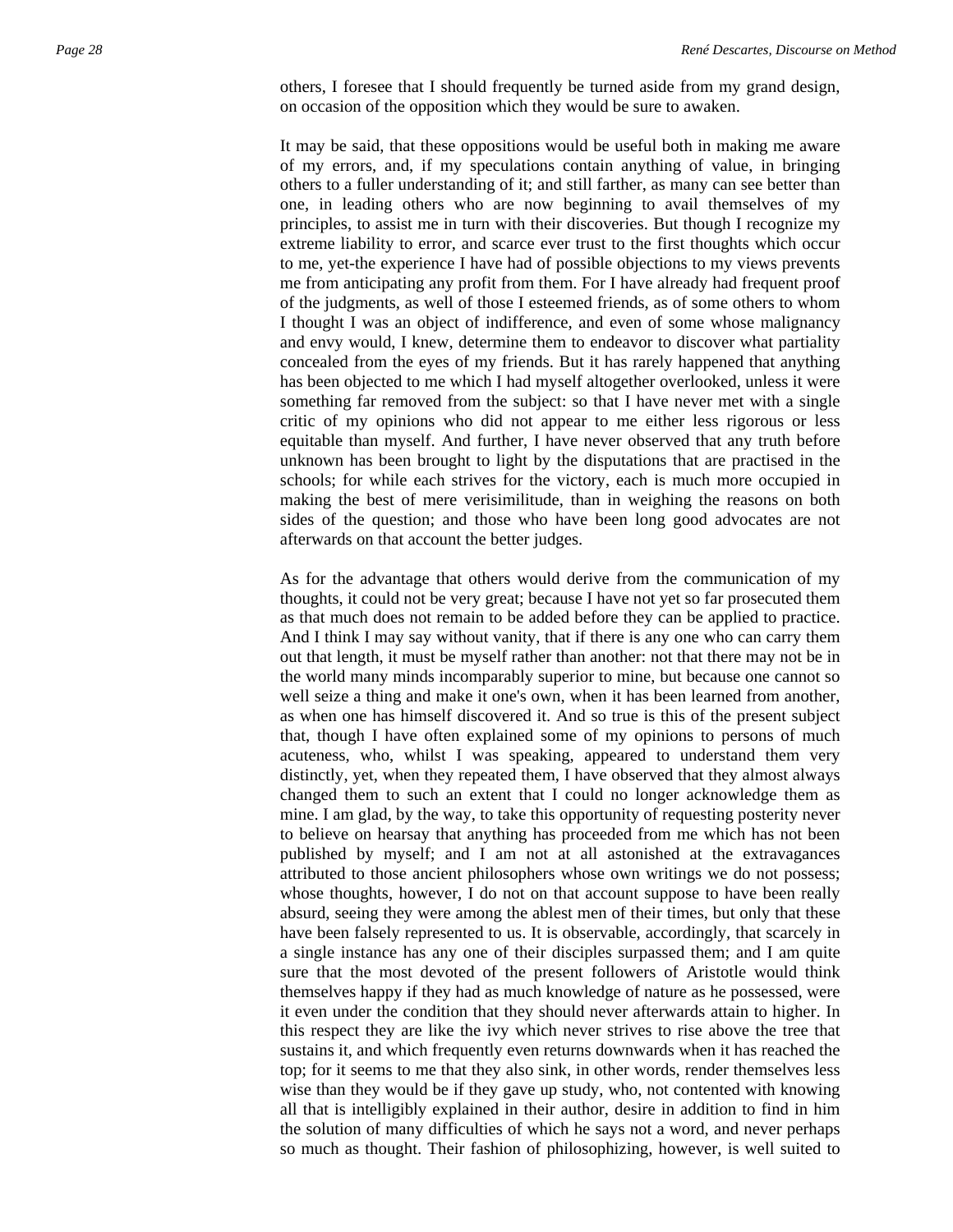persons whose abilities fall below mediocrity; for the obscurity of the distinctions and principles of which they make use enables them to speak of all things with as much confidence as if they really knew them, and to defend all that they say on any subject against the most subtle and skillful, without its being possible for any one to convict them of error. In this they seem to me to be like a blind man, who, in order to fight on equal terms with a person that sees, should have made him descend to the bottom of an intensely dark cave: and I may say that such persons have an interest in my refraining from publishing the principles of the philosophy of which I make use; for, since these are of a kind the simplest and most evident, I should, by publishing them, do much the same as if I were to throw open the windows, and allow the light of day to enter the cave into which the combatants had descended. But even superior men have no reason for any great anxiety to know these principles, for if what they desire is to be able to speak of all things, and to acquire a reputation for learning, they will gain their end more easily by remaining satisfied with the appearance of truth, which can be found without much difficulty in all sorts of matters, than by seeking the truth itself which unfolds itself but slowly and that only in some departments, while it obliges us, when we have to speak of others, freely to confess our ignorance. If, however, they prefer the knowledge of some few truths to the vanity of appearing ignorant of none, as such knowledge is undoubtedly much to be preferred, and, if they choose to follow a course similar to mine, they do not require for this that I should say anything more than I have already said in this discourse. For if they are capable of making greater advancement than I have made, they will much more be able of themselves to discover all that I believe myself to have found; since as I have never examined aught except in order, it is certain that what yet remains to be discovered is in itself more difficult and recondite, than that which I have already been enabled to find, and the gratification would be much less in learning it from me than in discovering it for themselves. Besides this, the habit which they will acquire, by seeking first what is easy, and then passing onward slowly and step by step to the more difficult, will benefit them more than all my instructions. Thus, in my own case, I am persuaded that if I had been taught from my youth all the truths of which I have since sought out demonstrations, and had thus learned them without labour, I should never, perhaps, have known any beyond these; at least, I should never have acquired the habit and the facility which I think I possess in always discovering new truths in proportion as I give myself to the search. And, in a single word, if there is any work in the world which cannot be so well finished by another as by him who has commenced it, it is that at which I labour.

It is true, indeed, as regards the experiments which may conduce to this end, that one man is not equal to the task of making them all; but yet he can advantageously avail himself, in this work, of no hands besides his own, unless those of artisans, or parties of the same kind, whom he could pay, and whom the hope of gain (a means of great efficacy) might stimulate to accuracy in the performance of what was prescribed to them. For as to those who, through curiosity or a desire of learning, of their own accord, perhaps, offer him their services, besides that in general their promises exceed their performance, and that they sketch out fine designs of which not one is ever realized, they will, without doubt, expect to be compensated for their trouble by the explication of some difficulties, or, at least, by compliments and useless speeches, in which he cannot spend any portion of his time without loss to himself. And as for the experiments that others have already made, even although these parties should be willing of themselves to communicate them to him (which is what those who esteem them secrets will never do), the experiments are, for the most part, accompanied with so many circumstances and superfluous elements, as to make it exceedingly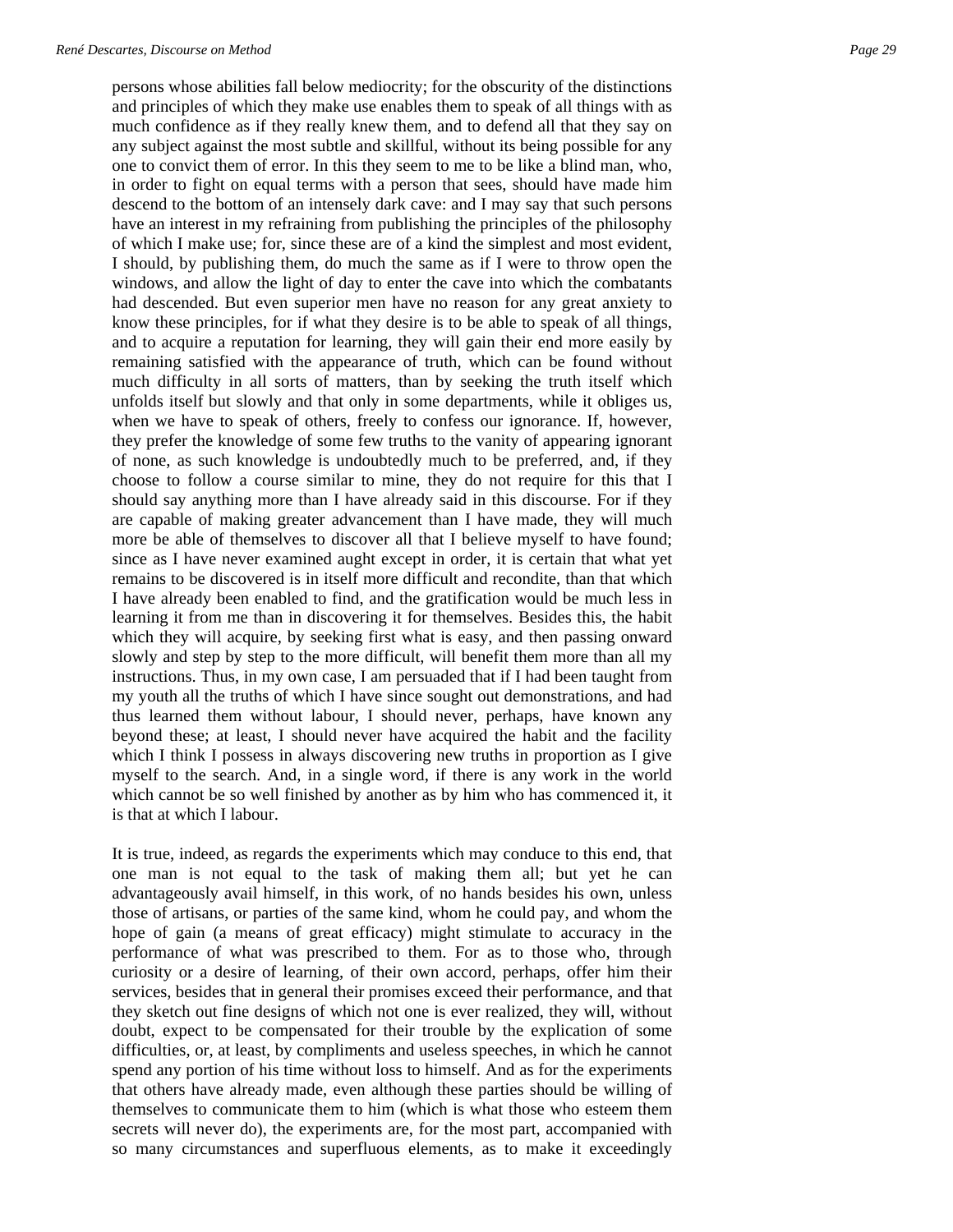difficult to disentangle the truth from its adjuncts- besides, he will find almost all of them so ill described, or even so false (because those who made them have wished to see in them only such facts as they deemed conformable to their principles), that, if in the entire number there should be some of a nature suited to his purpose, still their value could not compensate for the time what would be necessary to make the selection. So that if there existed any one whom we assuredly knew to be capable of making discoveries of the highest kind, and of the greatest possible utility to the public; and if all other men were therefore eager by all means to assist him in successfully prosecuting his designs, I do not see that they could do aught else for him beyond contributing to defray the expenses of the experiments that might be necessary; and for the rest, prevent his being deprived of his leisure by the unseasonable interruptions of any one. But besides that I neither have so high an opinion of myself as to be willing to make promise of anything extraordinary, nor feed on imaginations so vain as to fancy that the public must be much interested in my designs; I do not, on the other hand, own a soul so mean as to be capable of accepting from any one a favor of which it could be supposed that I was unworthy.

These considerations taken together were the reason why, for the last three years, I have been unwilling to publish the treatise I had on hand, and why I even resolved to give publicity during my life to no other that was so general, or by which the principles of my physics might be understood. But since then, two other reasons have come into operation that have determined me here to subjoin some particular specimens, and give the public some account of my doings and designs. Of these considerations, the first is, that if I failed to do so, many who were cognizant of my previous intention to publish some writings, might have imagined that the reasons which induced me to refrain from so doing, were less to my credit than they really are; for although I am not immoderately desirous of glory, or even, if I may venture so to say, although I am averse from it in so far as I deem it hostile to repose which I hold in greater account than aught else, yet, at the same time, I have never sought to conceal my actions as if they were crimes, nor made use of many precautions that I might remain unknown; and this partly because I should have thought such a course of conduct a wrong against myself, and partly because it would have occasioned me some sort of uneasiness which would again have been contrary to the perfect mental tranquillity which I court. And forasmuch as, while thus indifferent to the thought alike of fame or of forgetfulness, I have yet been unable to prevent myself from acquiring some sort of reputation, I have thought it incumbent on me to do my best to save myself at least from being ill-spoken of. The other reason that has determined me to commit to writing these specimens of philosophy is, that I am becoming daily more and more alive to the delay which my design of self-instruction suffers, for want of the infinity of experiments I require, and which it is impossible for me to make without the assistance of others: and, without flattering myself so much as to expect the public to take a large share in my interests, I am yet unwilling to be found so far wanting in the duty I owe to myself, as to give occasion to those who shall survive me to make it matter of reproach against me some day, that I might have left them many things in a much more perfect state than I have done, had I not too much neglected to make them aware of the ways in which they could have promoted the accomplishment of my designs.

And I thought that it was easy for me to select some matters which should neither be obnoxious to much controversy, nor should compel me to expound more of my principles than I desired, and which should yet be sufficient clearly to exhibit what I can or cannot accomplish in the sciences. Whether or not I have succeeded in this it is not for me to say; and I do not wish to forestall the judgments of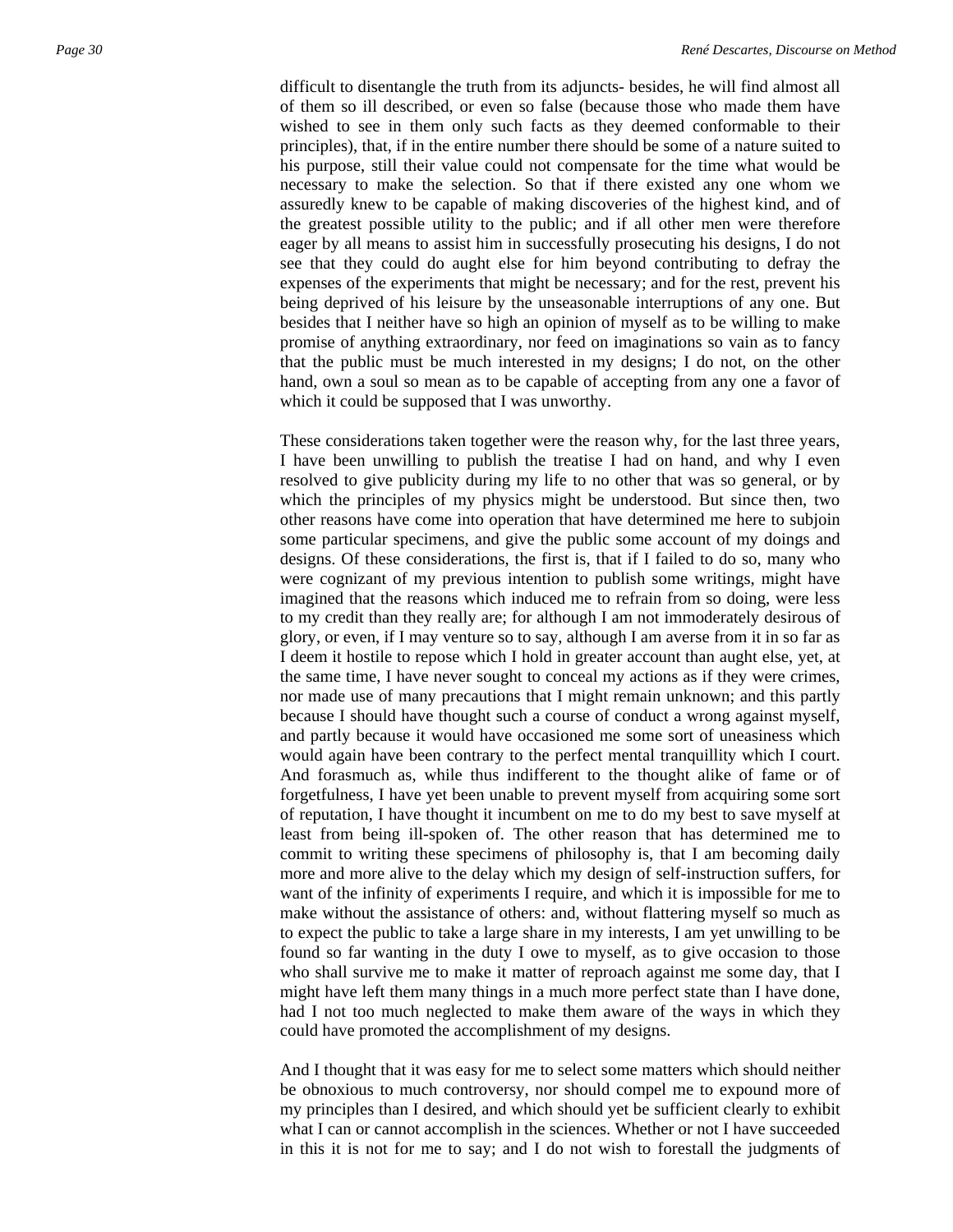others by speaking myself of my writings; but it will gratify me if they be examined, and, to afford the greater inducement to this I request all who may have any objections to make to them, to take the trouble of forwarding these to my publisher, who will give me notice of them, that I may endeavor to subjoin at the same time my reply; and in this way readers seeing both at once will more easily determine where the truth lies; for I do not engage in any case to make prolix replies, but only with perfect frankness to avow my errors if I am convinced of them, or if I cannot perceive them, simply to state what I think is required for defense of the matters I have written, adding thereto no explication of any new matte that it may not be necessary to pass without end from one thing to another.

If some of the matters of which I have spoken in the beginning of the "Dioptrics" and "Meteorics" should offend at first sight, because I call them hypotheses and seem indifferent about giving proof of them, I request a patient and attentive reading of the whole, from which I hope those hesitating will derive satisfaction; for it appears to me that the reasonings are so mutually connected in these treatises, that, as the last are demonstrated by the first which are their causes, the first are in their turn demonstrated by the last which are their effects. Nor must it be imagined that I here commit the fallacy which the logicians call a circle; for since experience renders the majority of these effects most certain, the causes from which I deduce them do not serve so much to establish their reality as to explain their existence; but on the contrary, the reality of the causes is established by the reality of the effects. Nor have I called them hypotheses with any other end in view except that it may be known that I think I am able to deduce them from those first truths which I have already expounded; and yet that I have expressly determined not to do so, to prevent a certain class of minds from thence taking occasion to build some extravagant philosophy upon what they may take to be my principles, and my being blamed for it. I refer to those who imagine that they can master in a day all that another has taken twenty years to think out, as soon as he has spoken two or three words to them on the subject; or who are the more liable to error and the less capable of perceiving truth in very proportion as they are more subtle and lively. As to the opinions which are truly and wholly mine, I offer no apology for them as new, -- persuaded as I am that if their reasons be well considered they will be found to be so simple and so conformed, to common sense as to appear less extraordinary and less paradoxical than any others which can be held on the same subjects; nor do I even boast of being the earliest discoverer of any of them, but only of having adopted them, neither because they had nor because they had not been held by others, but solely because reason has convinced me of their truth.

Though artisans may not be able at once to execute the invention which is explained in the "Dioptrics," I do not think that any one on that account is entitled to condemn it; for since address and practice are required in order so to make and adjust the machines described by me as not to overlook the smallest particular, I should not be less astonished if they succeeded on the first attempt than if a person were in one day to become an accomplished performer on the guitar, by merely having excellent sheets of music set up before him. And if I write in French, which is the language of my country, in preference to Latin, which is that of my preceptors, it is because I expect that those who make use of their unprejudiced natural reason will be better judges of my opinions than those who give heed to the writings of the ancients only; and as for those who unite good sense with habits of study, whom alone I desire for judges, they will not, I feel assured, be so partial to Latin as to refuse to listen to my reasonings merely because I expound them in the vulgar tongue.